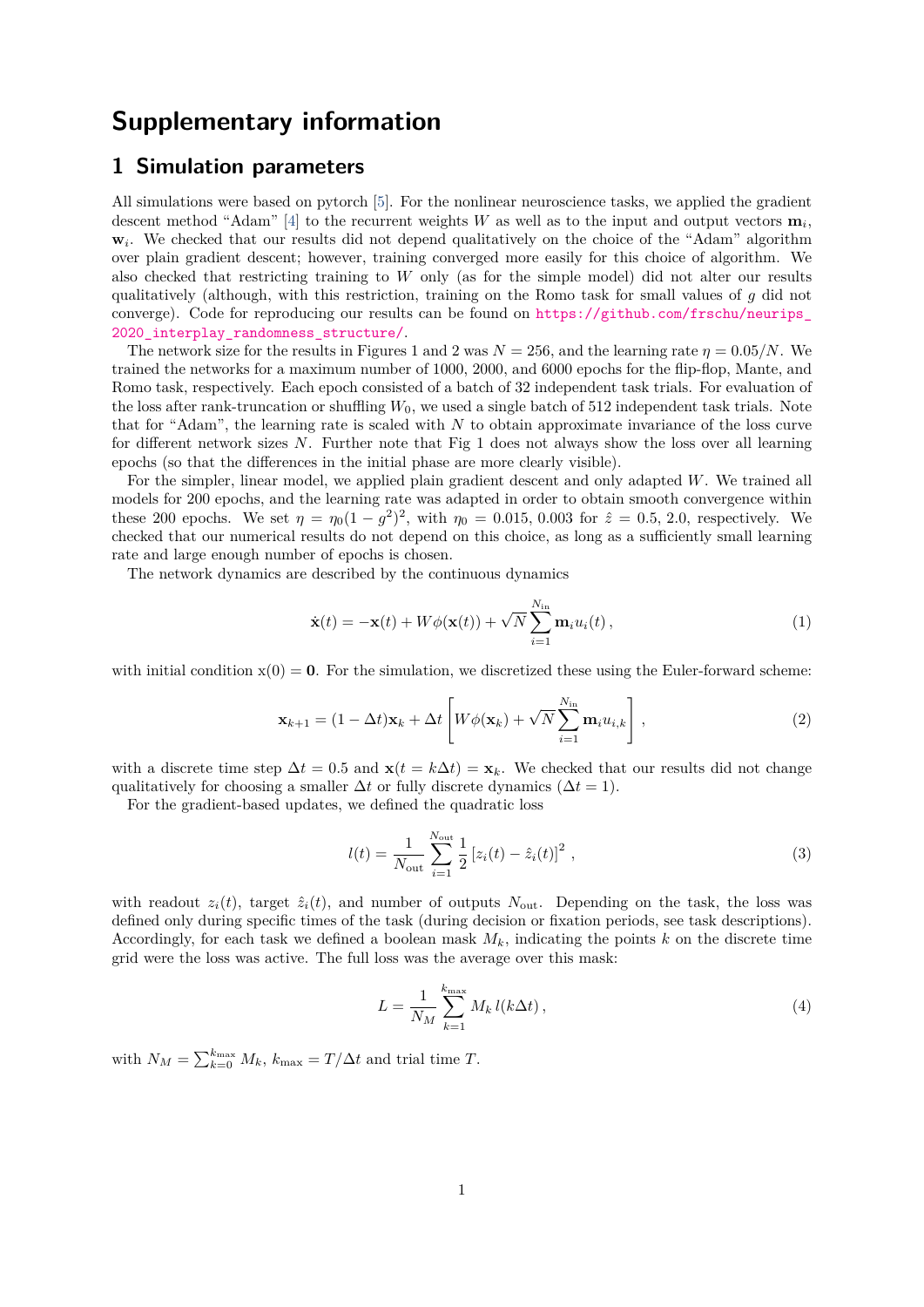<span id="page-1-0"></span>

| Parameter         | Symbol              | Flip-flop           | Mante | Romo               | Simple task    |
|-------------------|---------------------|---------------------|-------|--------------------|----------------|
| $\#$ inputs       | $N_{\rm in}$        | $\overline{2}$      | 4     |                    |                |
| $\#$ outputs      | $N_{\rm out}$       | 2                   |       | 2                  |                |
| Trial duration    |                     | 50                  | 48    | 30                 | 101            |
| Fixation duration | $t_{\rm fix}$       |                     | 3     | 3                  |                |
| Stimulus duration | $t_{\rm stim}$      |                     | 20    |                    |                |
| Decision delay    | $t_{\rm delay}$     | 5                   | 5     | 5                  |                |
| Stimulus delay    | $t_{\rm sd}$        | $\mathcal{U}(5,25)$ |       | $\mathcal{U}(2,8)$ |                |
| Decision duration | $t_{\rm dec}$       |                     | 20    | 10                 |                |
| Input amplitude   | $u_{\rm{amp}}$      |                     |       | U(0.5, 1.5)        |                |
| Target amplitude  | $\hat{z}_{\rm amp}$ | 0.5                 | 0.5   | 0.5                | $\{0.5, 2.0\}$ |

Table S1: Task parameters

## **2 Task details**

All task share a broad overall structure: a trial of length *T* contains an initial "fixation" period without input of length  $t_{fix}$ , followed by the first input. During each input phase of duration  $t_{stim}$ , all or some of the inputs  $u_i$  have a nonzero value with amplitude  $u_{amp}$ . Finally, there are distinct decision periods during which the target  $\hat{z}$  is nonzero, with amplitude  $\hat{z}_{\text{amp}}$ . The decision periods are preceded by a decision delay, in which the loss is inactive, and which allows the output to converge to the target value. For the flip-flop task and the simple task, the loss is inactive outside of the decision periods; for the Mante and Romo tasks, all output channels are supposed to stay at zero until the beginning of the decision delay (the corresponding target is  $\hat{z}_i = 0$  for all channels *i*). Below, we describe further details for each task. The parameters and their numerical values used in the simulations reported in the main text are summarized in [Table S1.](#page-1-0)

**Flip-flop task** During each trial, the network receives a number of short pulses of duration  $t_{\text{stim}}$ . During such a pulse, one input channel is set to  $u_i(t) = s u_{amp}$ , the others remain zero. The channel and sign  $s \in \{\pm 1\}$  are chosen at random. After each pulse and a following delay period  $t_{\text{delay}}$ , a decision period starts (the loss is activated). During the decision period, the target value is set to  $\hat{z}_i(t) = s \hat{z}_{\text{amp}}$ . The other channel is supposed to remain silent,  $\hat{z}_i(t) = 0$  for  $j \neq i$ . The decision period ends with the next pulse. The delays between stimuli  $t_{sd}$  are drawn randomly. Note that the plotted trial time in Fig. 1 in the main text is  $T = 100$ , while training was done for  $T = 50$ .

**Mante task** Each trial for the Mante task contains only a single, longer input period of duration *t*stim. Half of the input channels correspond to the signal  $u_i(t)$ , the other half to a context variable  $u_{N_s+i}(t)$ , with number of signals  $N_s = N_{\text{in}}/2$ . The signals each consist of a constant mean and random noise part:  $u_i(t) = u_{\text{amp}}[s_i + a_{\text{noise}}\eta_i(t)]$  with random sign  $s_i \in \{\pm 1\}$  and Gaussian white noise  $\eta_i(t)$ . For our simulations, we chose the relative noise amplitude  $a_{\text{noise}} = 0.05$ . For the discretization, the white noise at time step *k* is  $\eta_{i,k} = n_{i,k}/\sqrt{\eta}$  with standard normal variable  $n_{i,k} \sim \mathcal{N}(0,1)$ . During each trial, only a single context is active,  $u_{N_s+i} = u_{\text{amp}} \delta_{i,j}$ , where *j* is chosen randomly from the number of inputs  $N_s$ . Outside of the input period, all mean values of *u<sup>i</sup>* are set to zero (the noise terms remain active). The input period is followed by a decision phase of length  $t_{\text{dec}}$ , with a delay  $t_{\text{delay}}$  in between. During the decision period, the output is supposed to communicate the sign *s<sup>j</sup>* of the relevant input *j*. The target is constant:  $\hat{z}(t) = \hat{z}_{\text{amp}} s_j$ , and  $\hat{z}_i(t) = 0$  for all  $i \neq j$ .

**Romo task** For the Romo task, the RNN model has only one input channel, and each trial contains two input pulses of length  $t_{\text{stim}}$  each. During the input pulses, the input is  $u(t) = u_{\text{amp},1}$  and  $u(t) = u_{\text{amp},2}$ , with amplitudes drawn from a uniform distribution. Both input amplitudes are redrawn if their difference  $|u_{amp,1} - u_{amp,2}|$  is below a minimal difference  $u_{min \text{ diff}} = 0.2$ . The two pulses are separated by a random delay  $t_{sd}$ . The end of the second pulse is followed by a delay  $t_{delay}$  and a decision period of length  $t_{dec}$ .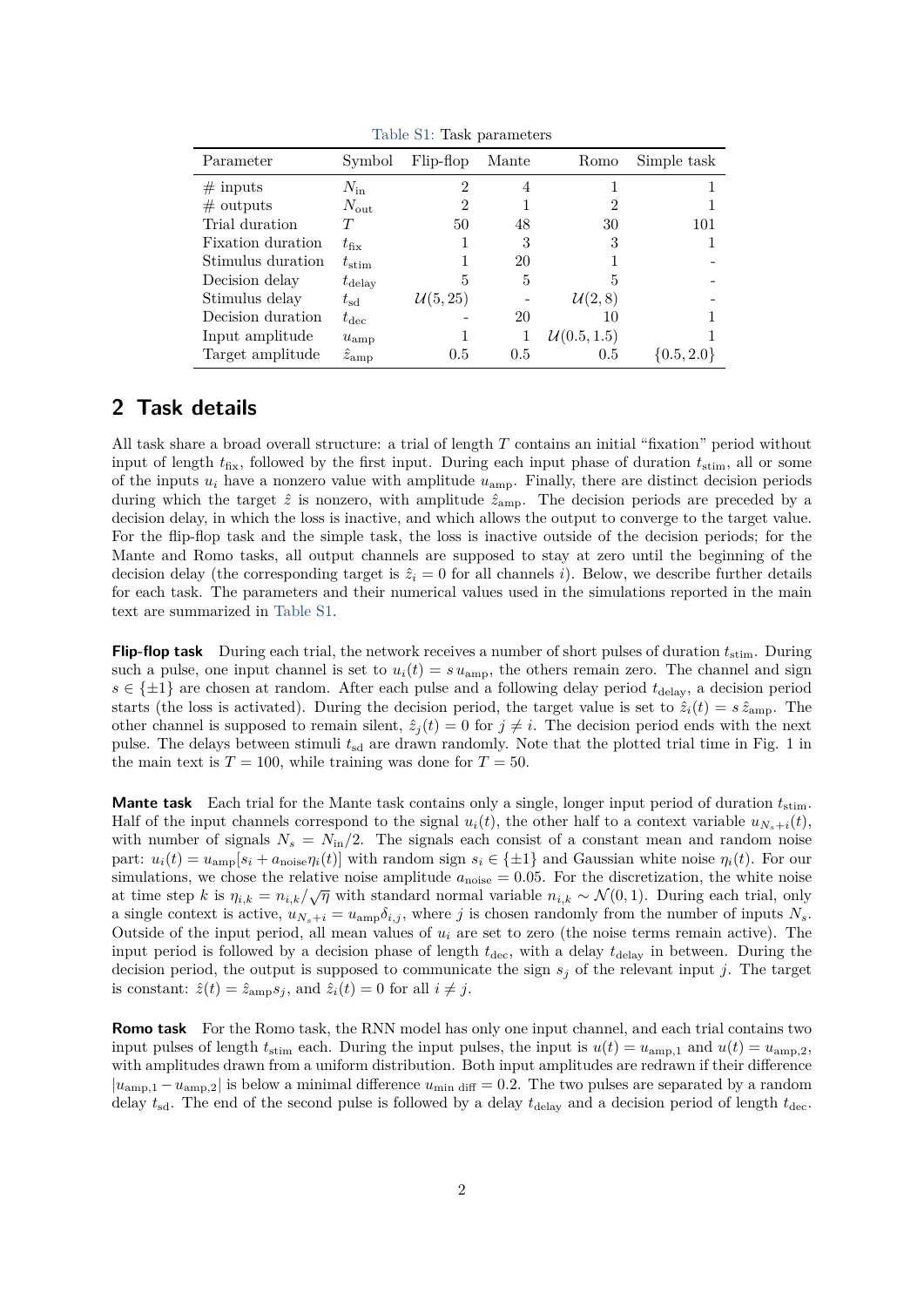During the decision period, the output should indicate which input pulse was larger:  $\hat{z}_j(t) = \hat{z}_{\text{amp}}$  for  $j = \arg \max_i (u_{amp,i})$ . The other output should remain at zero.

**Simple task** The simple task only has a single input and output channel. The input is constant starting from the end of the fixation period:  $u(t) = u_{\text{amp}}$  for  $t > t_{\text{fix}}$ . The decision period is a short interval at the end of the trial,  $[T - t_{\text{dec}}, T]$ . The target value during the decision period is  $\hat{z}(t) = \hat{z}_{\text{amp}}$ . There is no decision delay, and the input remains constant during the decision period. Hence, this task does not contain a memory element like the other three tasks.



# **3 Supplementary figures**

Fig. S1: Scaling of learning dynamics with network size *N* for all three nonlinear tasks and three different values of initial connectivity  $g$  (indicated by line colors). Lines indicate average over 5 independent simulations, shades the standard deviation. Note the log-scale for networks size (x-axes). **(a-c)** Number of epochs until loss reached 5% of its initial value. **(d-f)** Frobenius norm of final connectivity changes  $\Delta W$ . **(g-i)** Frobenius norm of total connectivity  $W = W_0 + \Delta W$ . **(j-l)** Functional rank as defined in the main text (the rank at which truncation loss falls below 5% of the initial loss).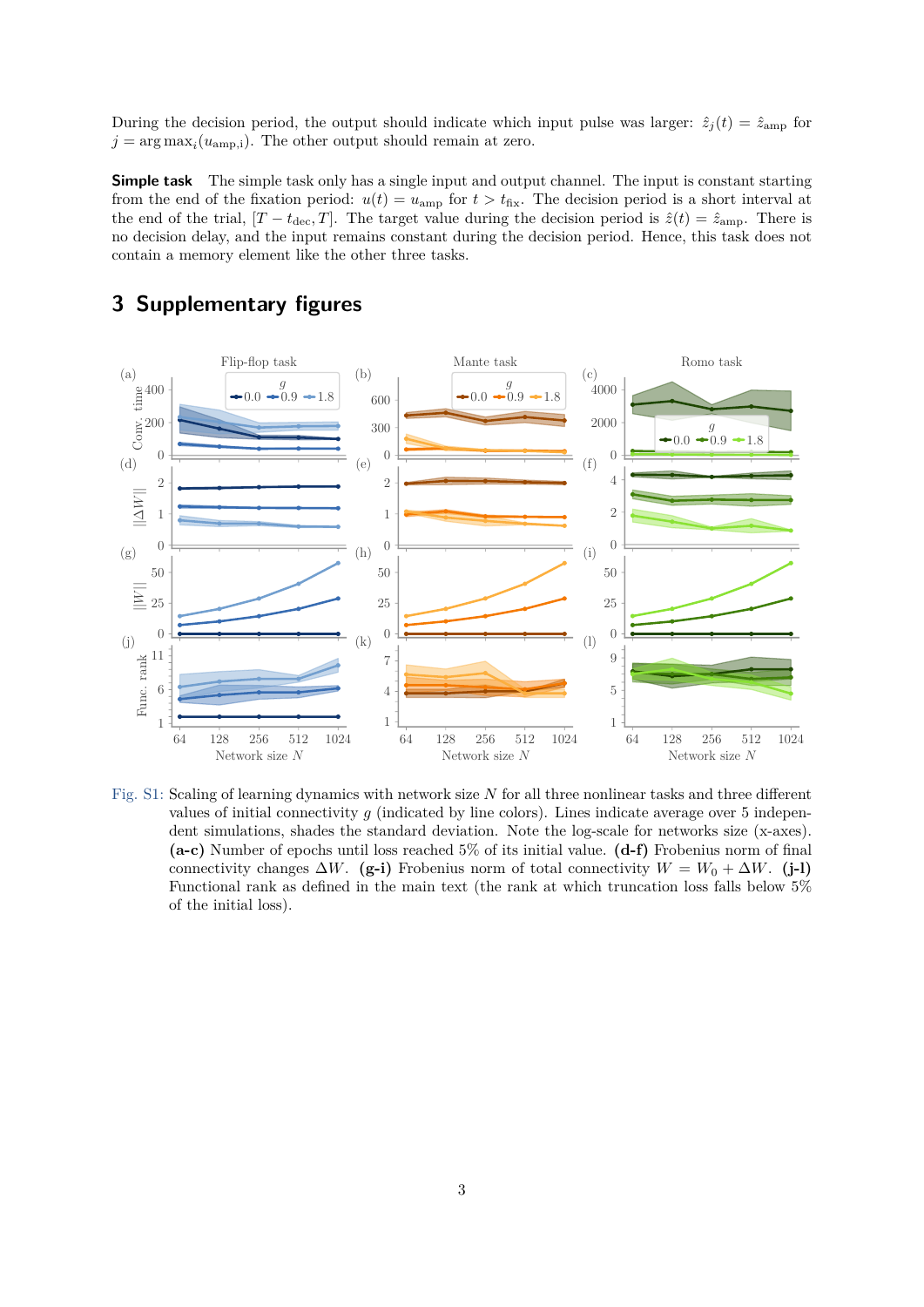

Fig. S2: Singular values (SVs) and eigenvalues (EVs) of RNNs trained for all three tasks with different initial connectivity strength  $g \in \{0.0, 0.9, 1.8\}$ . (a-c) First 40 SVs of the weight changes  $\Delta W$ (top) and the final weight matrix  $W = W_0 + \Delta W$  (bottom). Note the different y-scales: For  $g = 0$  (darkest lines), the SVs in both plots are the same. For larger *g*, the SVs of  $\Delta W$  tend to become smaller, while those of *W* increase. **(d-l)** Eigenvalue spectra for ∆*W* (left) and *W* (right). The x- and y-coordinates are the real and imaginary part, respectively. For  $q = 0$ ,  $(d-f)$ , the EVs of ∆*W* and *W* are the same. For *g >* 0, we plot the circles with radius *g* for comparison. Inside this radius, the eigenvalues of  $W_0$  are distributed uniformly [\[1\]](#page-21-2). Note that most EVs of  $W$ still remain with in this circle. Parameters as in Fig. 1 of the main text, specifically  $N = 256$ .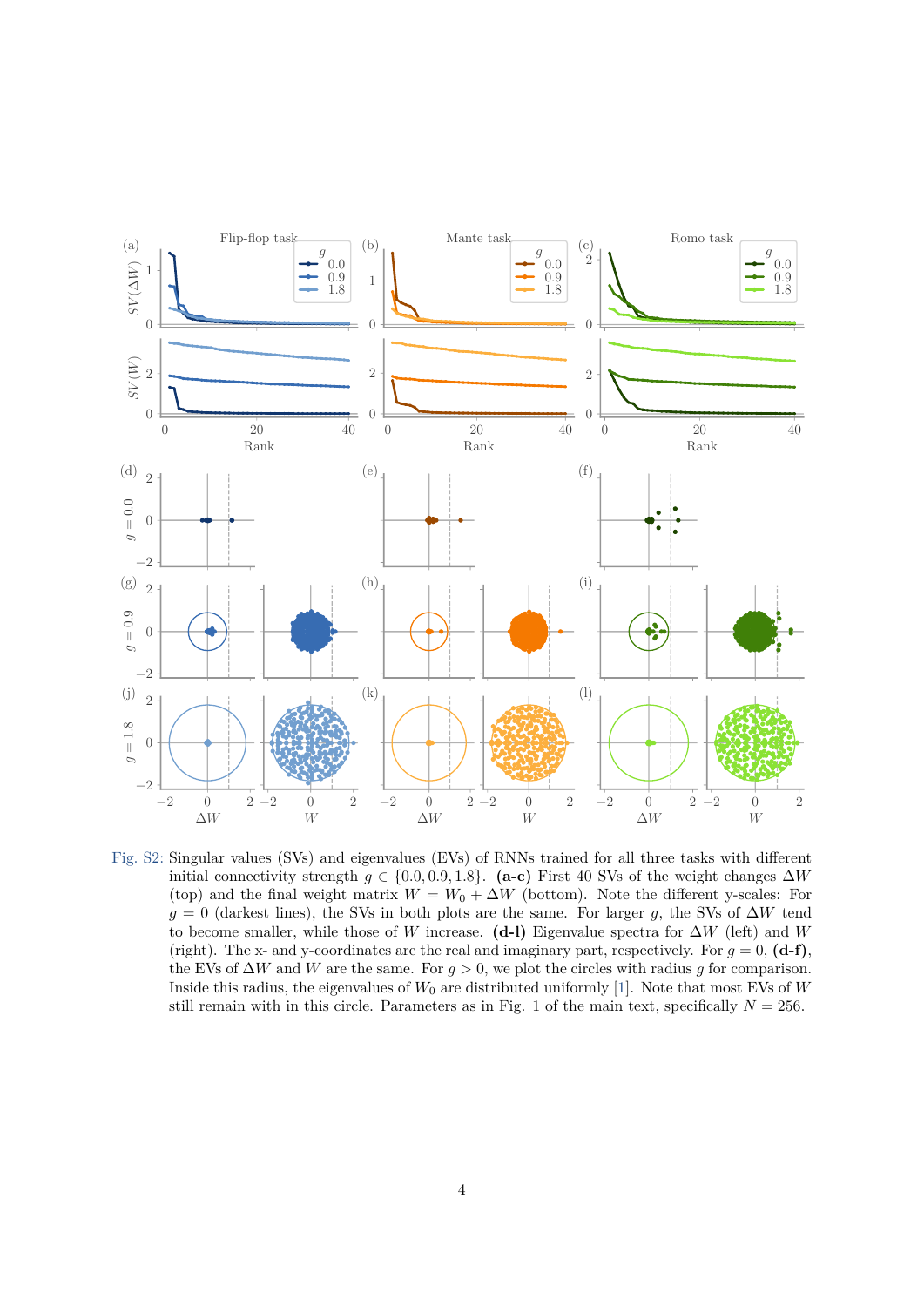

Fig. S3: Evolution of SVs on log scale for the simple task, as a supplement to Fig. 3 of the main text. There, the SVs are shown on a linear scale, which does not allow to observe the evolution of any but the largest SVs. Our theory predicts only the first two SVs (dashed lines); any higher SVs are zero at order  $\mathcal{O}(\tau^3)$ . (a,b) Loss curves as a reference for the learning process. (c,d) First five SVs for  $g = 0$ . Note that the curves of  $s_3$ ,  $s_4$ , and  $s_5$  overlap. (e,f) First five SVs for  $g = 0.6$ .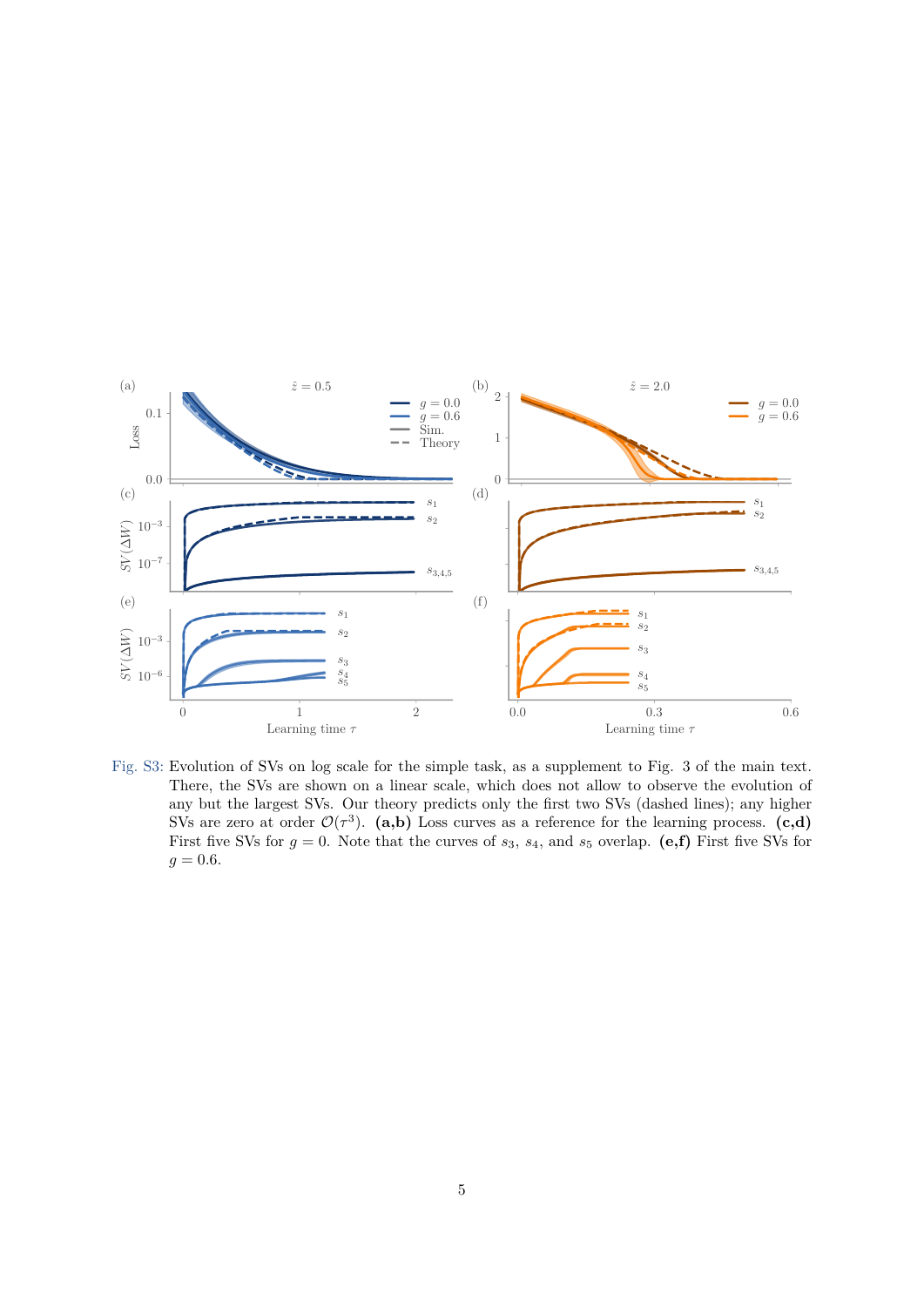

Fig. S4: Exploding gradient when the real part of the largest eigenvalue  $\lambda_1$  of *W* crosses 1. For infinitely small learning rate *η*, the readout *z* crosses the target value  $\hat{z}$  before  $\lambda_1$  crosses 1, so that learning stops. However, for a finite learning time,  $z$  may become larger than an  $\hat{z}$ , and the divergent gradient may induce oscillations and failure of learning. This failure happens for large target values  $\hat{z}$  and initial connectivity strength *g*, which promote the growth of  $\lambda_1$ . (a,b) Loss curves for two different target values and initial connectivity strengths. For  $\hat{z} = 4$  and  $g = 0.8$ , the gradient diverges and learning stops.  $(c-f)$  Real parts of first five EVs  $\lambda_i$  (order by decreasing real parts). Symbols at the end of each trajectory indicate the eigenvalues. In case of complex conjugates, the two corresponding  $\lambda_i$  are written next to each other. The dashed grey line indicates the critical value  $\Re \lambda = 1$  for which the gradients diverge. Parameters:  $N = 256$ ,  $\eta = \eta_0 (1 - g^2)^2$  with  $\eta_0 = 0.002, 0.001$  for  $\hat{z} = 2, 4$ , respectively. Task parameters as in the main text but with longer trial time,  $T = 201$  (so that the network still converges to the fixed point despite the slower time scales).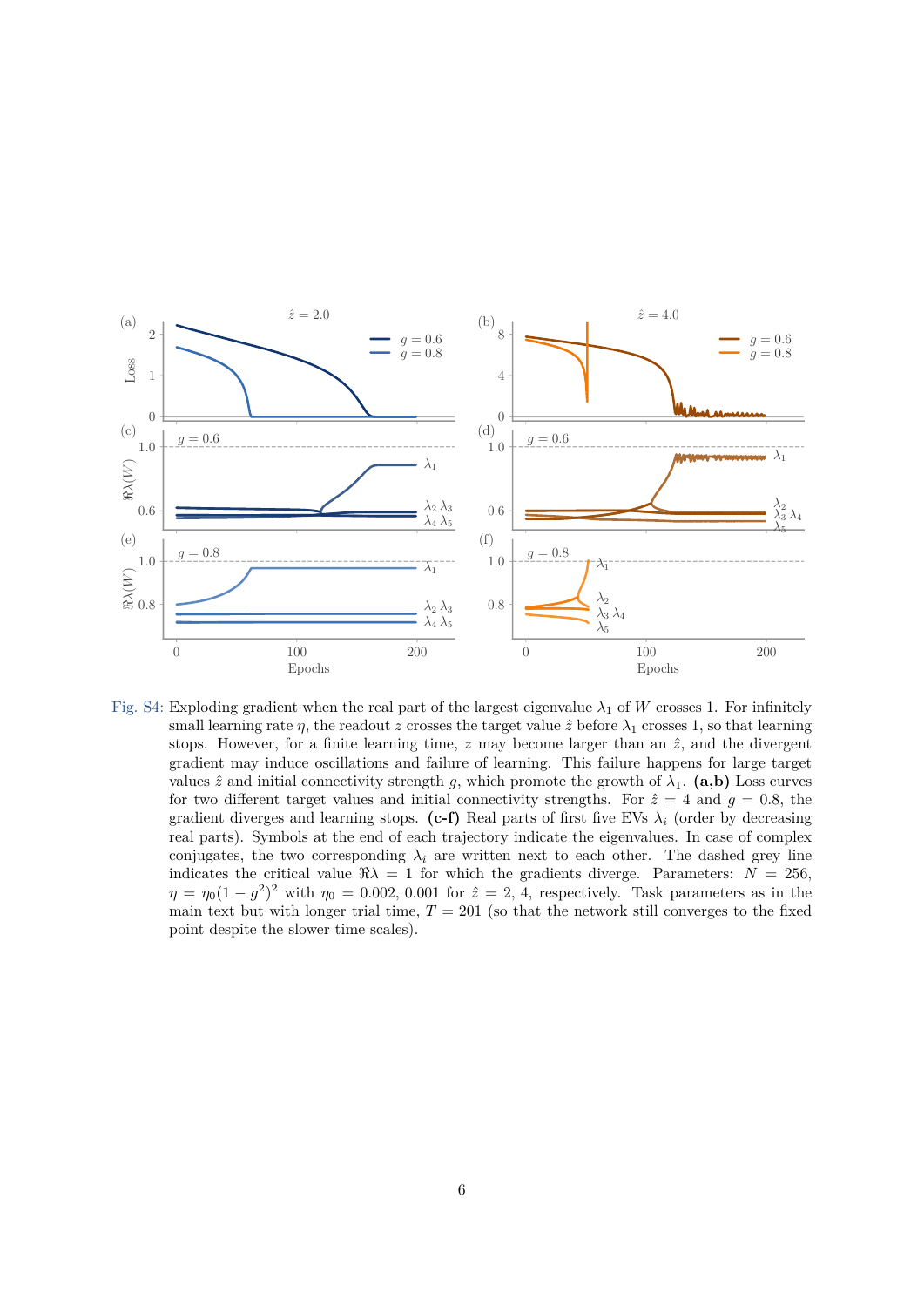

Fig. S5: Example of learning only in presence of initial connectivity. For linear RNNs without initial connectivity, gradient descent-induced connectivity changes are always constructed from the input- and output vectors. If the space of these vectors is too small, learning fails. Here, we take the simple example of a linear network learning a cosine oscillation, starting from a fixed initial condition [see **(a)**]. The initial condition is set by a delta pulse through the input vector; otherwise, the input is zero. We set both input and output vector to **w**, so that there is only a single vector available. However, creating the necessary complex conjugate eigenvalues needs a rank-two connectivity and hence at least two different directions. Random initial connectivity enlarges the pool of available directions. **(a)** Output of networks at the end of training for three different values of *g*. Dashed line shows target  $\hat{z}(t) = \cos(2\pi ft)$  with frequency  $f = 0.2$ . Learning failed for  $q = 0$ . For the other two values, the network finds a slightly unstable solution (perfect marginal stability is not achieved because of the limited trial time  $T = 20$ ). (b) Loss over training epochs. (c) Imaginary part of largest eigenvalue  $\lambda^{(1)}$ , sorted by *imaginary parts*. (d) Real part of  $\lambda^{(1)}$ . The dashed lines show the real part of the largest eigenvalue sorted by real parts. For  $g = 0$ , no nonzero eigenvalue emerges throughout training. Parameters:  $N = 256, \eta = (0.2, 0.15, 0.05)$  for  $g = (0.0, 0.4, 0.8)$ , respectively (adapted heuristically for smooth convergence); training for  $1000$  epochs (batch size  $= 1$ , since there is not stochastic part). Simulation step size was reduced to  $\Delta t = 0.1$ .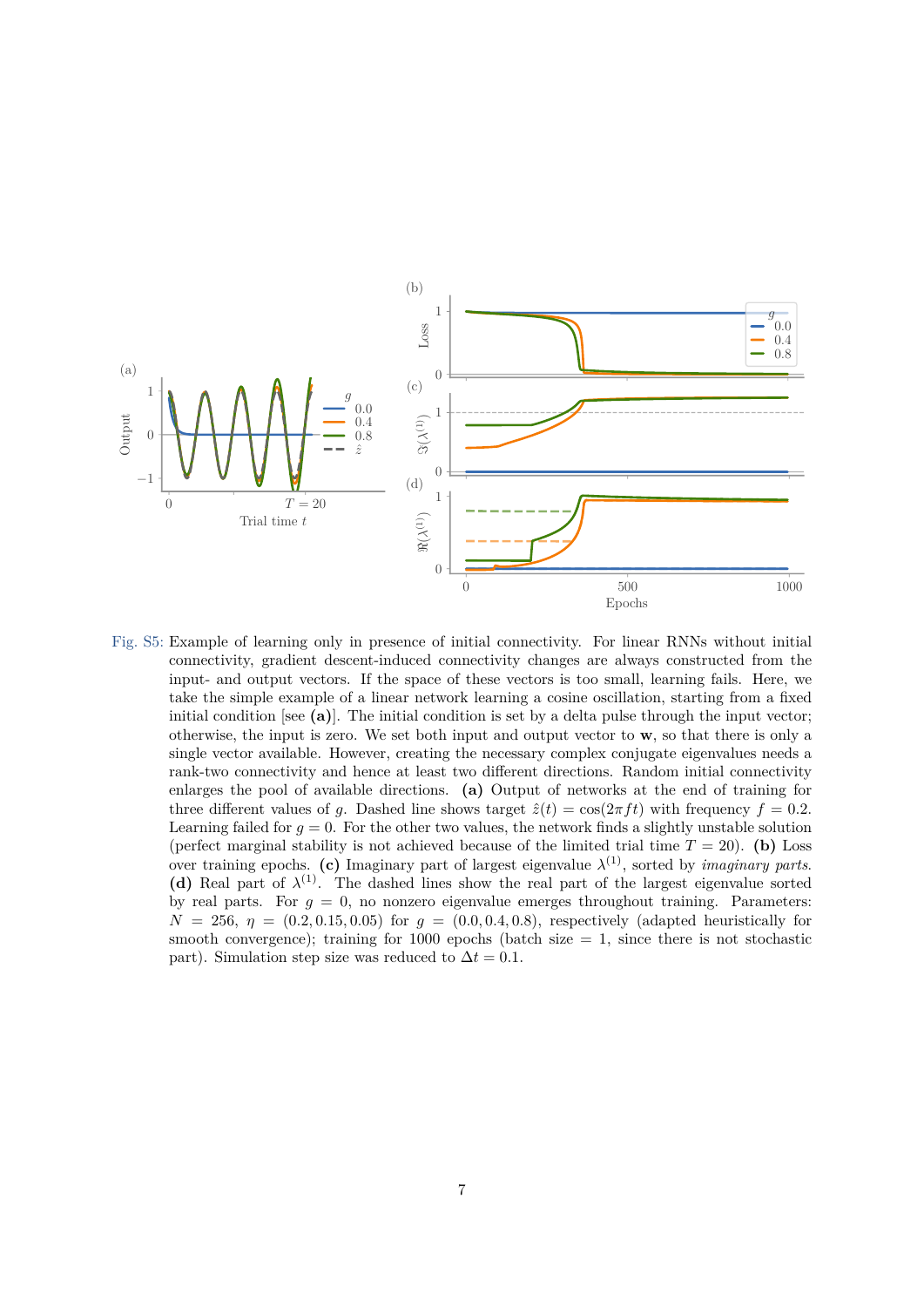### **4 Expansion of linear learning**

For the simple learning problem, the readout in the limit  $t \to \infty$  is given by

$$
z = \mathbf{w}^T (I - W)^{-1} \mathbf{m} \,. \tag{5}
$$

The loss is quadratic:  $L = (\hat{z} - z)^2/2$ . The weights change according to the gradient of the loss w.r.t. to recurrent weights *W*, namely

$$
\frac{\mathrm{d}W(\tau)}{\mathrm{d}\tau} = -\frac{\mathrm{d}L}{\mathrm{d}W} = \left[\hat{z} - z(\tau)\right] \left[I - W^{T}(\tau)\right]^{-1} \mathbf{w} \mathbf{m}^{T} \left[I - W^{T}(\tau)\right]^{-1} . \tag{6}
$$

We expand these dynamics in orders of  $\tau$ . In the main text, we introduced the expansion

$$
W(\tau) = \sum_{k=0}^{\infty} W_k \frac{\tau^k}{k!},\tag{7}
$$

with coefficients  $W_k$  obtained from  $d^k W/d\tau^k$  at  $\tau = 0$ .

### **4.1 First order**

Because of the independence of  $W_0$ , **w**, and **m**, the initial readout  $z_0$  is zero, and we directly obtain

$$
W_1 = \hat{z} B^T \mathbf{w} \mathbf{m}^T B^T , \qquad (8)
$$

with  $B = (I - W_0)^{-1}$ . The weight changes linear in  $\tau$  are

$$
\Delta W(\tau) = \mathbf{u}_1 \mathbf{v}_1^T + \mathcal{O}(\tau^2), \qquad (9)
$$

with

$$
\mathbf{u}_1 = a_1 B^T \mathbf{w}, \qquad \mathbf{v}_1^T = a_1 \mathbf{m}^T B^T,
$$
\n(10)

and the coefficient

$$
a_1^2 = \tau \hat{z} \,. \tag{11}
$$

Note that we chose to split the norm of the rank-one matrix equally between the two vectors, which simplifies notation later on. To compute the readout, we note that *W*<sup>1</sup> is a rank-one matrix. This allows us to apply the matrix inversion lemma (a.k.a. Sherman-Morrison formula; [\[2\]](#page-21-3)): The matrix  $I - W_0$  is invertible for  $g < 1$ , and subtracting a rank-one matrix  $\mathbf{u}\mathbf{v}^T$  changes its inverse to

<span id="page-7-0"></span>
$$
\left(I - W_0 - \mathbf{u}\mathbf{v}^T\right)^{-1} = B + \frac{1}{1 - \mathbf{v}^T B \mathbf{u}} B \mathbf{u}\mathbf{v}^T B,
$$
\n(12)

To compute the readout at linear order, we first realize that the scalar product in the denominator in [Eq. \(12\)](#page-7-0) vanishes:

$$
\mathbf{v}_1^T B \mathbf{u}_1 = a_1^2 \mathbf{m}^T B^T B B^T \mathbf{w} = 0.
$$
\n(13)

To show this, we note that **m** and **w** are independent of  $M = B^T B B^T$ , and therefore

$$
\mathbb{E}\left[\mathbf{m}^T M \mathbf{w}\right] = \sum_{i=1}^N \sum_{j=1}^N \underbrace{\mathbb{E}[m_i w_j]}_{=0} \mathbb{E}[M_{ij}].
$$
\n(14)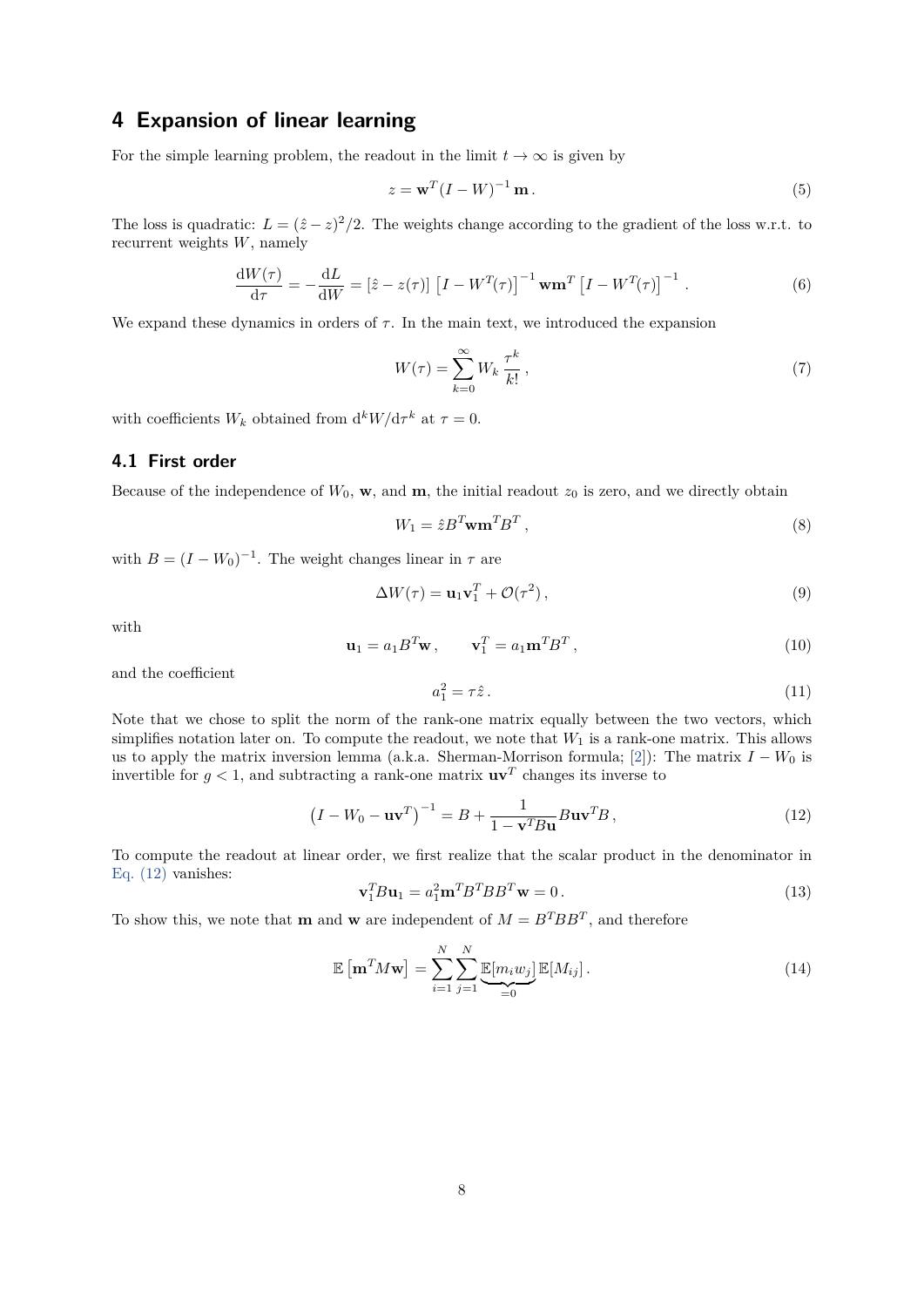The variance of  $\mathbf{m}^T M \mathbf{w}$  is of order  $1/N$ , so that in the limit of  $N \to \infty$ , the term self-averages to zero. With this, we can compute the readout:

$$
z = \mathbf{w}^T (I - W_0 - \mathbf{u}_1 \mathbf{v}_1^T)^{-1} \mathbf{m}
$$
  
\n
$$
= \underbrace{\mathbf{w}^T B \mathbf{m}}_{=0} + \mathbf{w}^T B \mathbf{u}_1 \mathbf{v}_1^T B \mathbf{m}
$$
  
\n
$$
= \tau \hat{z} \mathbf{w}^T B B^T \mathbf{w} \mathbf{m}^T B^T B \mathbf{m}
$$
  
\n
$$
= \tau \hat{z} \beta^2 + \mathcal{O}(\tau^2).
$$
 (15)

The term  $\mathbf{w}^T B B^T \mathbf{w}$  (and likewise  $\mathbf{m}^T B^T B \mathbf{m}$ ) has expectation

$$
\mathbb{E}\left[\mathbf{w}^T B B^T \mathbf{w}\right] = \sum_{i=1}^N \sum_{j=1}^N \underbrace{\mathbb{E}[w_i w_j]}_{=\delta_{ij}/N} \mathbb{E}[(B B^T)_{ij}] = \frac{1}{N} \mathbb{E}[\text{Tr}(B B^T)] = \beta.
$$
\n(16)

The expected trace  $\beta = 1/(1 - g^2)$  is computed in [Section 5.](#page-14-0) Due to self-averaging in the limit  $N \to \infty$ , we omit the expectation.

The singular values of  $W_1$  are the square roots of the eigenvalues of

$$
W_1 W_1^T = \hat{z}^2 B^T \mathbf{w} \mathbf{m}^T B^T B \mathbf{m} \mathbf{w}^T B. \tag{17}
$$

Since this is again a rank-one matrix, we compute the only nonzero eigenvalue via the trace:

$$
s2 = \text{Tr}(W1W1T) = \hat{z}2 \mathbf{w}T BBT \mathbf{w} \mathbf{m}T BT B \mathbf{m} = \hat{z}2 \beta2.
$$
 (18)

The singular value, which is also the norm of  $W_1$ , is therefore

$$
s = ||W_1|| = \hat{z}\beta. \tag{19}
$$

The learning time  $\tau_1^*$  is the solution to the equation  $z(\tau_1^*) = \hat{z}$ , namely  $\tau_1^* = 1/\beta^2$ . The connectivity changes at this learning time are  $\Delta W = \tau_1^* W_1$ , with norm  $||\Delta W|| = \tau_1^* ||W_1|| = \hat{z}/\beta$ .

#### **4.2 Second order**

<span id="page-8-0"></span>We again make use of the matrix inversion lemma, Eq.  $(12)$ , and compute

$$
W_2 = \frac{d^2 W}{d\tau^2}\Big|_{\tau=0}
$$
  
\n
$$
= \frac{d}{d\tau} \left[ (\hat{z} - z) \left( I - W_0 - \mathbf{u}_1 \mathbf{v}_1^T \right)^{-T} \mathbf{w} \mathbf{m}^T \left( I - W_0 - \mathbf{u}_1 \mathbf{v}_1^T \right)^{-T} \right] \Big|_{\tau=0}
$$
  
\n
$$
= \frac{d}{d\tau} \left[ (\hat{z} - z) B^T \left( I + \mathbf{v}_1 \mathbf{u}_1^T B^T \right) \mathbf{w} \mathbf{m}^T \left( I + B^T \mathbf{v}_1 \mathbf{u}_1^T \right) B^T \right] \Big|_{\tau=0}
$$
  
\n
$$
= \frac{d}{d\tau} \left[ (\hat{z} - \tau \hat{z}\beta^2) B^T (\mathbf{w} + \tau \hat{z}\beta B \mathbf{m}) \left( \mathbf{m}^T + \tau \hat{z}\beta \mathbf{w}^T B \right) B^T \right] \Big|_{\tau=0}
$$
  
\n
$$
= \hat{z}\beta B^T \left[ -\beta \mathbf{w} \mathbf{m}^T + \hat{z} \left( \mathbf{w} \mathbf{w}^T B + B \mathbf{m} \mathbf{m}^T \right) \right] B^T.
$$
  
\n(20)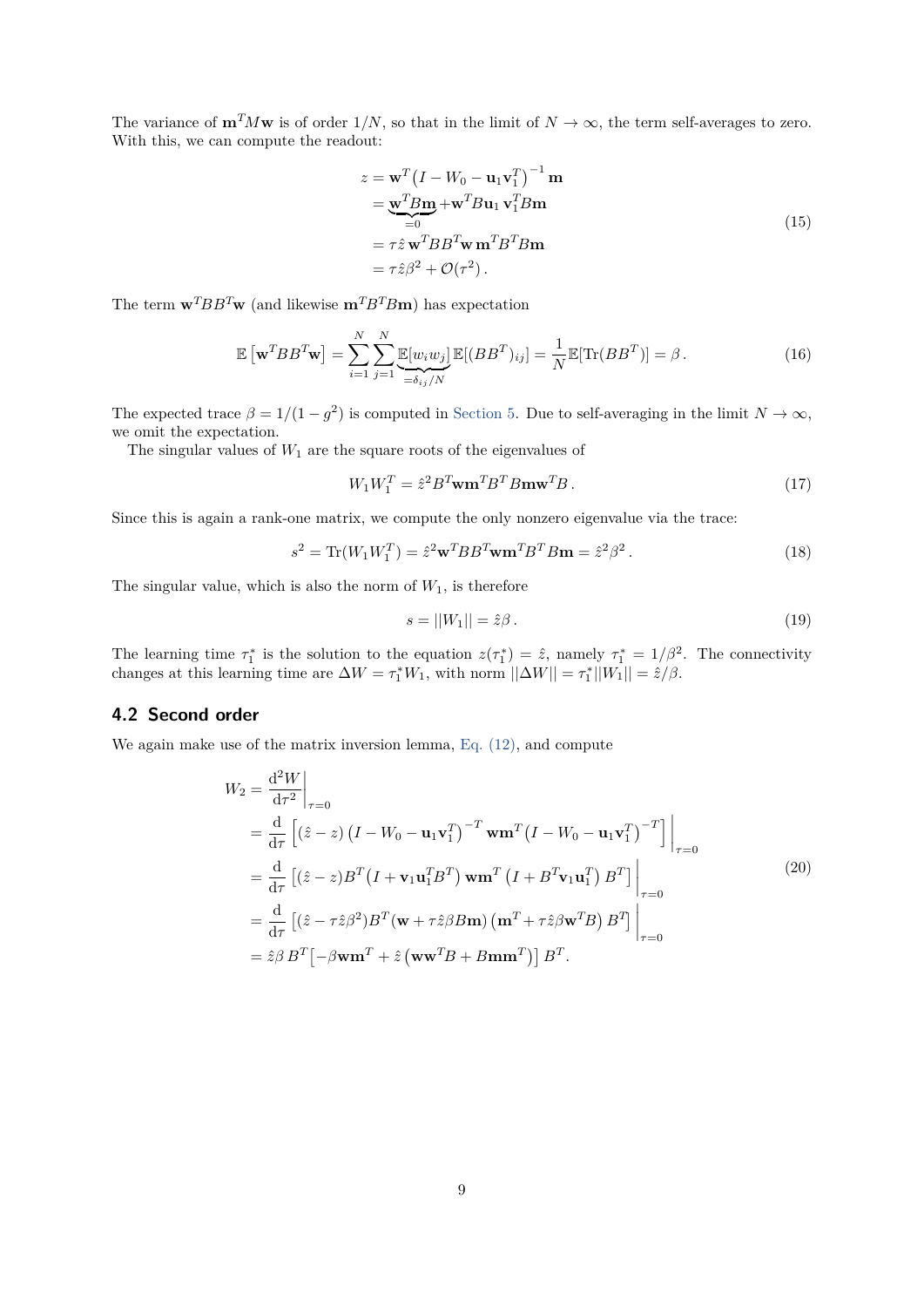We notice that the weight changes up to order  $\mathcal{O}(\tau^2)$  can be written as the outer product of two vectors and is thus a rank-one matrix:

$$
\Delta W = \tau W_1 + \frac{\tau^2}{2} W_2 + \mathcal{O}(\tau^3)
$$
  
=  $B^T \left[ \left( \tau \hat{z} - \frac{\tau^2}{2} \hat{z} \beta^2 \right) \mathbf{w} \mathbf{m}^T + \frac{\tau^2}{2} \hat{z}^2 \beta \left( \mathbf{w} \mathbf{w}^T B + B \mathbf{m} \mathbf{m}^T \right) \right] B^T + \mathcal{O}(\tau^3)$   
=  $B^T (a_2 \mathbf{w} + b_2 B \mathbf{m}) (a_2 \mathbf{m}^T + b_2 \mathbf{w}^T B^T) B^T + \mathcal{O}(\tau^3)$   
=  $\mathbf{u}_2 \mathbf{v}_2^T + \mathcal{O}(\tau^3),$  (21)

with

$$
\mathbf{u}_2 = B^T (a_2 \mathbf{w} + b_2 B \mathbf{m}), \qquad \mathbf{v}_2^T = (a_2 \mathbf{m}^T + b_2 \mathbf{w}^T B^T) B^T.
$$
 (22)

The coefficients are implicitly defined by

$$
a_2^2 = \tau \hat{z} - \frac{\tau^2}{2} \hat{z} \beta^2, \qquad a_2 b_2 = \frac{\tau^2}{2} \hat{z}^2 \beta. \tag{23}
$$

Note that the correction  $b_2^2$  from completing the square is of order  $\mathcal{O}(\tau^3)$ .

Similarly to the first order, we can compute the readout *z*:

$$
z_2 = \frac{\mathbf{w}^T B \mathbf{u}_2 \mathbf{v}_2^T B \mathbf{m}}{1 - \mathbf{v}_2^T B \mathbf{u}_2} = a_2^2 \beta^2 + \mathcal{O}(\tau^3),\tag{24}
$$

with

$$
\mathbf{w}^T B \mathbf{u}_2 = \mathbf{v}_2^T B \mathbf{m} = a_2 \beta. \tag{25}
$$

The denominator is of order  $\mathcal{O}(\tau^2)$  and hence does not contribute to  $z_2$ :

$$
\mathbf{v}_2^T B \mathbf{u}_2 = (a_2 \mathbf{m}^T + b_2 \mathbf{w}^T B^T) B^T B B^T (a_2 \mathbf{w} + b_2 B \mathbf{m})
$$
  
=  $2a_2 b_2 \gamma + \mathcal{O}(\tau^3)$ . (26)

The random matrix term  $\gamma = \mathbf{w}^T BB^T \mathbf{B} B^T \mathbf{w} = \beta^4$  is compute [Section 5.](#page-14-0) Terms of the form  $\mathbf{m}^T M \mathbf{w}$ , with *M* constructed from *B* and  $B<sup>T</sup>$  are zero due to the independence of all three quantities.

#### **4.3 Third order**

Since  $\Delta W$  at order  $O(\tau^2)$  is a rank-1 matrix, we can use the same formalism as for the second order, cf. [Eq. \(20\).](#page-8-0) We now only keep terms with  $\tau^2$ :

$$
W_3 = \frac{d^3 W}{d\tau^3}\Big|_{\tau=0}
$$
  
=  $\frac{d^2}{d\tau^2} \Big[ (\hat{z} - z) (I - W_0 - \mathbf{u}_2 \mathbf{v}_2^T)^{-T} \mathbf{w} \mathbf{m}^T (I - W_0 - \mathbf{u}_2 \mathbf{v}_2^T)^{-T} \Big] \Big|_{\tau=0}$   
=  $\frac{d^2}{d\tau^2} \Big[ (\hat{z} - z) B^T (I + \mathbf{v}_2 \mathbf{u}_2^T B^T) \mathbf{w} \mathbf{m}^T (I + B^T \mathbf{v}_2 \mathbf{u}_2^T) B^T \Big] \Big|_{\tau=0}$   
=  $\frac{d^2}{d\tau^2} \Big[ (\hat{z} - a_2^2 \beta^2) B^T [\mathbf{w} + \beta B (a_2^2 \mathbf{m} + a_2 b_2 B^T \mathbf{w})] [\mathbf{m}^T + \beta (a_2^2 \mathbf{w}^T + a_2 b_2 \mathbf{m}^T B^T) B] B^T \Big] \Big|_{\tau=0}$   
=  $\hat{z}\beta^2 B^T [\beta^2 \mathbf{w} \mathbf{m}^T - 3\hat{z}\beta (\mathbf{w} \mathbf{w}^T B + B \mathbf{m} \mathbf{m}^T) + 2\hat{z}^2 B \mathbf{m} \mathbf{w}^T B + \hat{z}^2 (\mathbf{w} \mathbf{m}^T B^T B + B B^T \mathbf{w} \mathbf{m}^T)] B^T.$  (27)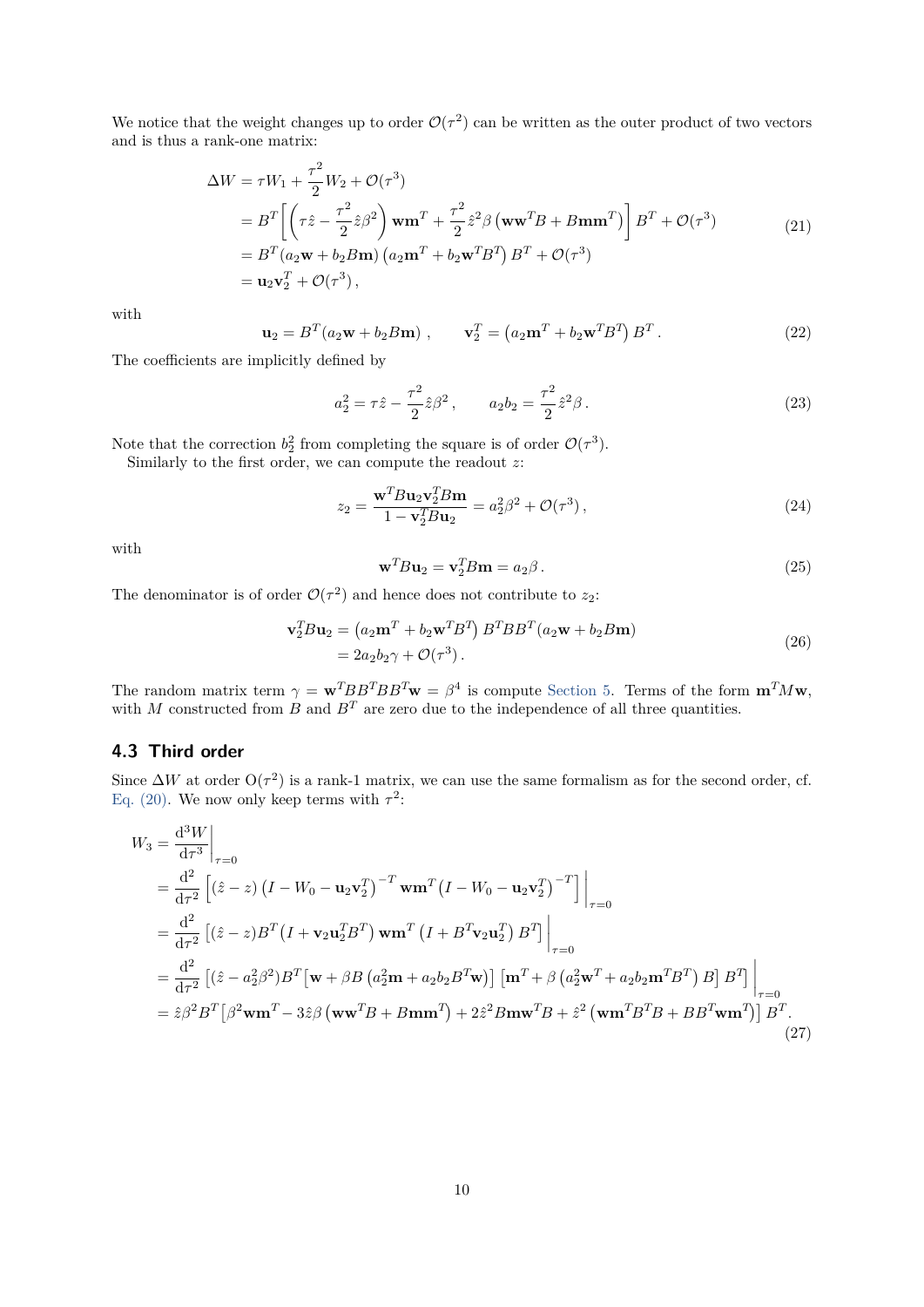The changes up to order  $\mathcal{O}(\tau^2)$  are now of rank two:

<span id="page-10-3"></span>
$$
\Delta W = \tau W_1 + \frac{\tau^2}{2} W_2 + \frac{\tau^3}{6} W_2 + \mathcal{O}(\tau^4)
$$
  
\n
$$
= B^T \left[ \left( \tau \hat{z} - \frac{\tau^2}{2} \hat{z} \beta^2 + \frac{\tau^3}{6} \hat{z} \beta^4 \right) \mathbf{w} \mathbf{m}^T + \left( \frac{\tau^2}{2} \hat{z}^2 \beta - \frac{\tau^3}{2} \hat{z}^2 \beta^3 \right) (\mathbf{w} \mathbf{w}^T B + B \mathbf{m} \mathbf{m}^T) + \frac{\tau^3}{3} \hat{z}^3 \beta^2 B \mathbf{m} \mathbf{w}^T B + \frac{\tau^3}{6} \hat{z}^3 \beta^2 (\mathbf{w} \mathbf{m}^T B^T B + B B^T \mathbf{w} \mathbf{m}^T) \right] B^T + \mathcal{O}(\tau^4)
$$
  
\n
$$
= B^T (a_3 \mathbf{w} + b_3 B \mathbf{m} + c_3 B B^T \mathbf{w}) (a_3 \mathbf{m}^T + b_3 \mathbf{w}^T B^T + c_3 \mathbf{m}^T B^T B) B^T + \hat{b}_3^2 B^T B \mathbf{m} \mathbf{w}^T B B^T + \mathcal{O}(\tau^4)
$$
  
\n
$$
= \mathbf{u}_3 \mathbf{v}_3^T + \hat{\mathbf{u}}_3 \hat{\mathbf{v}}_3^T + \mathcal{O}(\tau^4),
$$
\n(28)

with

$$
\mathbf{u}_3 = B^T \left( a_3 \mathbf{w} + b_3 B \mathbf{m} + c_3 B B^T \mathbf{w} \right) , \qquad (29)
$$

$$
\mathbf{v}_3^T = \left(a_3 \mathbf{m}^T + b_3 \mathbf{w}^T B + c_3 \mathbf{m}^T B^T B\right) B^T,\tag{30}
$$

$$
\hat{\mathbf{u}}_3 = \hat{b}_3 B^T B \mathbf{m},\tag{31}
$$

$$
\hat{\mathbf{v}}_3^T = \hat{b}_3 \mathbf{w}^T B B^T \,. \tag{32}
$$

The coefficients are implicitly defined by

<span id="page-10-1"></span>
$$
a_3^2 = \tau \hat{z} - \frac{\tau^2}{2} \hat{z} \beta^2 + \frac{\tau^3}{6} \hat{z} \beta^4,
$$
\n(33)

$$
a_3b_3 = \frac{\tau^2}{2}\hat{z}^2\beta - \frac{\tau^3}{2}\hat{z}^2\beta^3,
$$
\n(34)

$$
a_3c_3 = \frac{\tau^3}{6}\hat{z}^3\beta^2\,,\tag{35}
$$

<span id="page-10-2"></span>
$$
b_3^2 = \frac{(a_3 b_3)^2}{a_3^2} = \frac{\tau^3}{4} \hat{z}^3 \beta^2,
$$
\n(36)

$$
\hat{b}_3^2 = \frac{\tau^3}{3}\hat{z}^3\beta^2 - b_3^2 = \frac{\tau^3}{12}\hat{z}^3\beta^2.
$$
 (37)

The remaining corrections  $b_3c_3$  and  $c_3^2$  are of order  $\mathcal{O}(\tau^4)$  or higher.

The changes  $\Delta W$  can be written in a compact rank-two form:

$$
\Delta W(\tau) = \begin{bmatrix} \mathbf{u}_3 & \mathbf{\hat{u}}_3 \end{bmatrix} \begin{bmatrix} \mathbf{v}_3^T \\ \mathbf{\hat{v}}_3^T \end{bmatrix} + \mathcal{O}(\tau^4) = UV^T + \mathcal{O}(\tau^4).
$$
 (38)

<span id="page-10-0"></span>With this, we compute the readout, using the matrix inversion lemma [\[2\]](#page-21-3):

$$
z = \mathbf{w}^T \left( I - W_0 - UV^T \right)^{-1} \mathbf{m} + \mathcal{O}(\tau^4)
$$
  
=  $\mathbf{w}^T \left[ B + BU \left( I_2 - V^T B U \right)^{-1} V^T B \right] \mathbf{m} + \mathcal{O}(\tau^4)$   
=  $\mathbf{w}^T B U \left( I_2 - V^T B U \right)^{-1} V^T B \mathbf{m} + \mathcal{O}(\tau^4)$ . (39)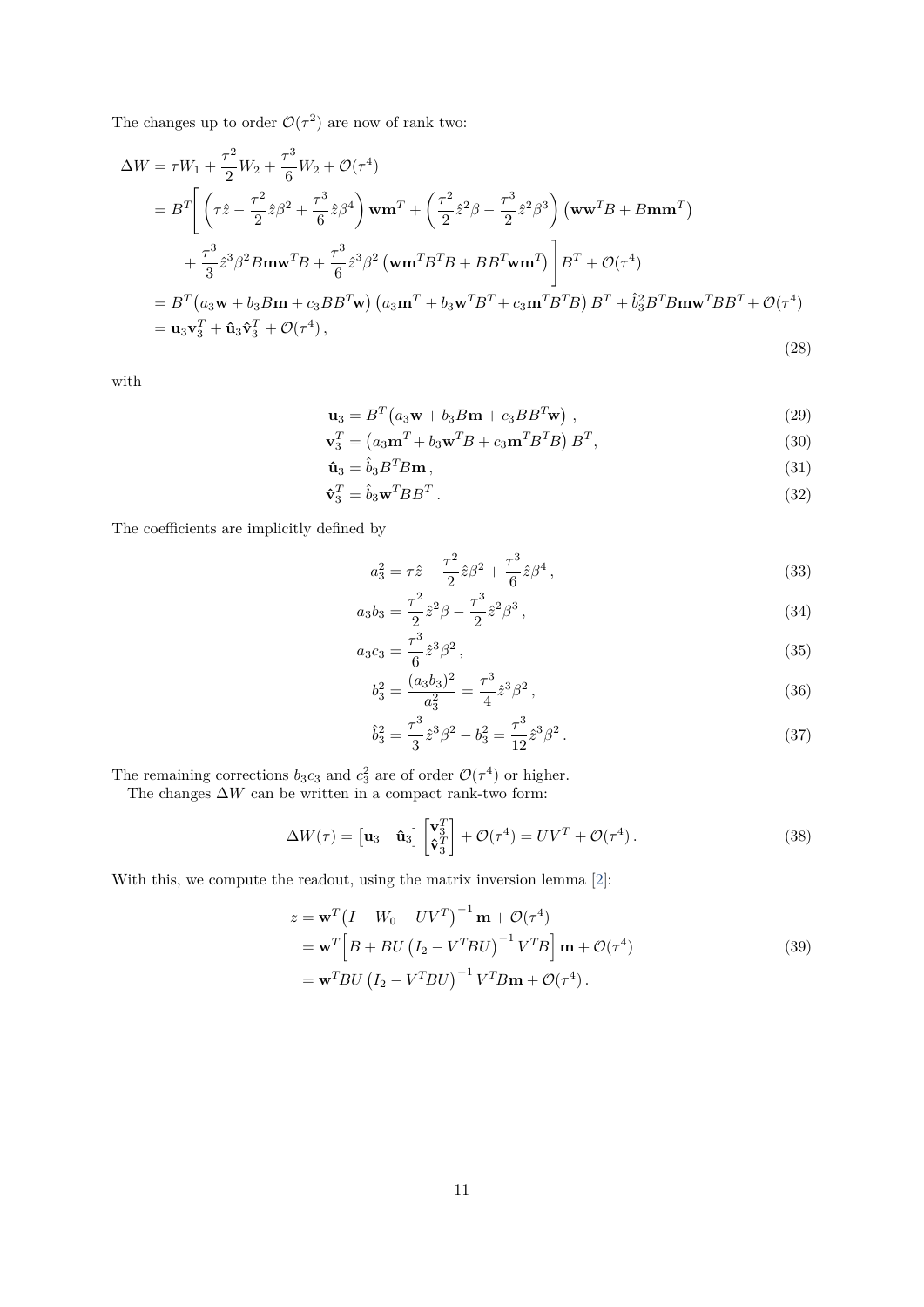Here,  $I_2$  is the  $2 \times 2$  identity matrix. We compute the entries of  $V^T B U$  up to  $\mathcal{O}(\tau^3)$ :

$$
\mathbf{v}_3^T B \mathbf{u}_3 = 2a_3 b_3 \gamma \,,\tag{40}
$$

$$
\mathbf{v}_3^T B \hat{\mathbf{u}}_3 = a_3 \hat{b}_3 \gamma \,,\tag{41}
$$

$$
\hat{\mathbf{v}}_3^T B \mathbf{u}_3 = a_3 \hat{b}_3 \gamma \,,\tag{42}
$$

$$
\hat{\mathbf{v}}_3^T B \hat{\mathbf{u}}_3 = 0. \tag{43}
$$

The factor  $\gamma = \beta^4$  is computed in [Section 5.](#page-14-0) Therefore,

$$
I_2 - V^T B U = \begin{bmatrix} 1 - x & -y \\ -x & 1 \end{bmatrix}, \tag{44}
$$

with  $x = \mathbf{v}_3^T B \mathbf{u}_3$ , and  $y = \mathbf{v}_3^T B \hat{\mathbf{u}}_3$ . Since *p* and *q* are  $\mathcal{O}(\tau^2)$ , we have

$$
(I_2 - V^T B U)^{-1} = \frac{1}{1 - x - y^2} \begin{bmatrix} 1 & y \\ y & 1 - x \end{bmatrix} = \begin{bmatrix} 1 + x & y \\ y & 1 \end{bmatrix} + \mathcal{O}(\tau^4).
$$
 (45)

To complete the evaluation of *z*, [Eq. \(39\),](#page-10-0) we further compute  $\mathbf{w}^T B U$  and  $V^T B \mathbf{m}$ :

$$
\mathbf{w}^T B \mathbf{u}_3 = \mathbf{v}_3^T B \mathbf{m} = a_3 \beta + c_3 \gamma \,,\tag{46}
$$

$$
\mathbf{w}^T B \hat{\mathbf{u}}_3 = \hat{\mathbf{v}}_3^T B \mathbf{m} = 0. \tag{47}
$$

<span id="page-11-0"></span>Hence,

$$
z = [\mathbf{w}^T B \mathbf{u}_3 \quad \mathbf{w}^T B \hat{\mathbf{u}}_3] \begin{bmatrix} 1+x & y \\ y & 1 \end{bmatrix} \begin{bmatrix} \mathbf{v}_3^T B \mathbf{m} \\ \hat{\mathbf{v}}_3^T B \mathbf{m} \end{bmatrix} + \mathcal{O}(\tau^4)
$$
  
\n
$$
= (1+x)\mathbf{w}^T B \mathbf{u}_3 \mathbf{v}_3^T B \mathbf{m} + \mathcal{O}(\tau^4)
$$
  
\n
$$
= (1+2a_3b_3\gamma)(a_3\beta + c_3\gamma)^2 + \mathcal{O}(\tau^4)
$$
  
\n
$$
= \left(1+2a_3b_3\gamma\right) \left(\frac{a_3^2\beta^2 + 2a_3c_3\beta\gamma + c_3^2\gamma^2}{\mathcal{O}(\tau)}\right) + \mathcal{O}(\tau^4)
$$
  
\n
$$
= a_3^2\beta^2 + 2a_3c_3\beta\gamma + 2a_3^2a_3b_3\beta^2\gamma + \mathcal{O}(\tau^4)
$$
  
\n
$$
= \hat{z} \left[\beta^2\tau - \frac{(\beta^2\tau)^2}{2} + (1+8\hat{z}^2\beta)\frac{(\beta^2\tau)^3}{6}\right] + \mathcal{O}(\tau^4).
$$
 (48)

The last lines are based on the implicit definitions of the coefficients *a*3, *b*3, and *c*<sup>3</sup> in [Eqs. \(33\)](#page-10-1) to [\(35\)](#page-10-2) and  $\gamma = \beta^4$ .

We end this section with looking at the special case  $g = 0$ . With  $B = I$  and  $\beta = 1$ , the weight changes [Eq. \(28\)](#page-10-3) simplify to

$$
\Delta W = \left(\tau \hat{z} - \frac{\tau^2}{2} \hat{z} + \frac{\tau^3}{2} \hat{z}\right) \mathbf{w} \mathbf{m}^T + \left(\frac{\tau^2}{2} \hat{z}^2 - \frac{\tau^3}{2} \hat{z}^2\right) (\mathbf{w} \mathbf{w}^T + \mathbf{m} \mathbf{m}^T) + \frac{\tau^3}{3} \hat{z}^3 \mathbf{m} \mathbf{w}^T + \mathcal{O}(\tau^4)
$$
  
=  $[\mathbf{w} \ \mathbf{m}] \begin{bmatrix} A_{11} & A_{12} \\ A_{21} & A_{22} \end{bmatrix} \begin{bmatrix} \mathbf{w}^T \\ \mathbf{m}^T \end{bmatrix},$  (49)

with

$$
A_{11} = \frac{\hat{z}^2}{2} \left( \tau^2 - \tau^3 \right) + \mathcal{O}(\tau^4), \tag{50}
$$

$$
A_{12} = \hat{z} \left( \tau - \frac{\tau^2}{2} + \frac{\tau^3}{6} (1 + 2\hat{z}^2) \right) + \mathcal{O}(\tau^4), \tag{51}
$$

$$
A_{21} = \frac{\hat{z}^3 \tau^3}{3} + \mathcal{O}(\tau^4),\tag{52}
$$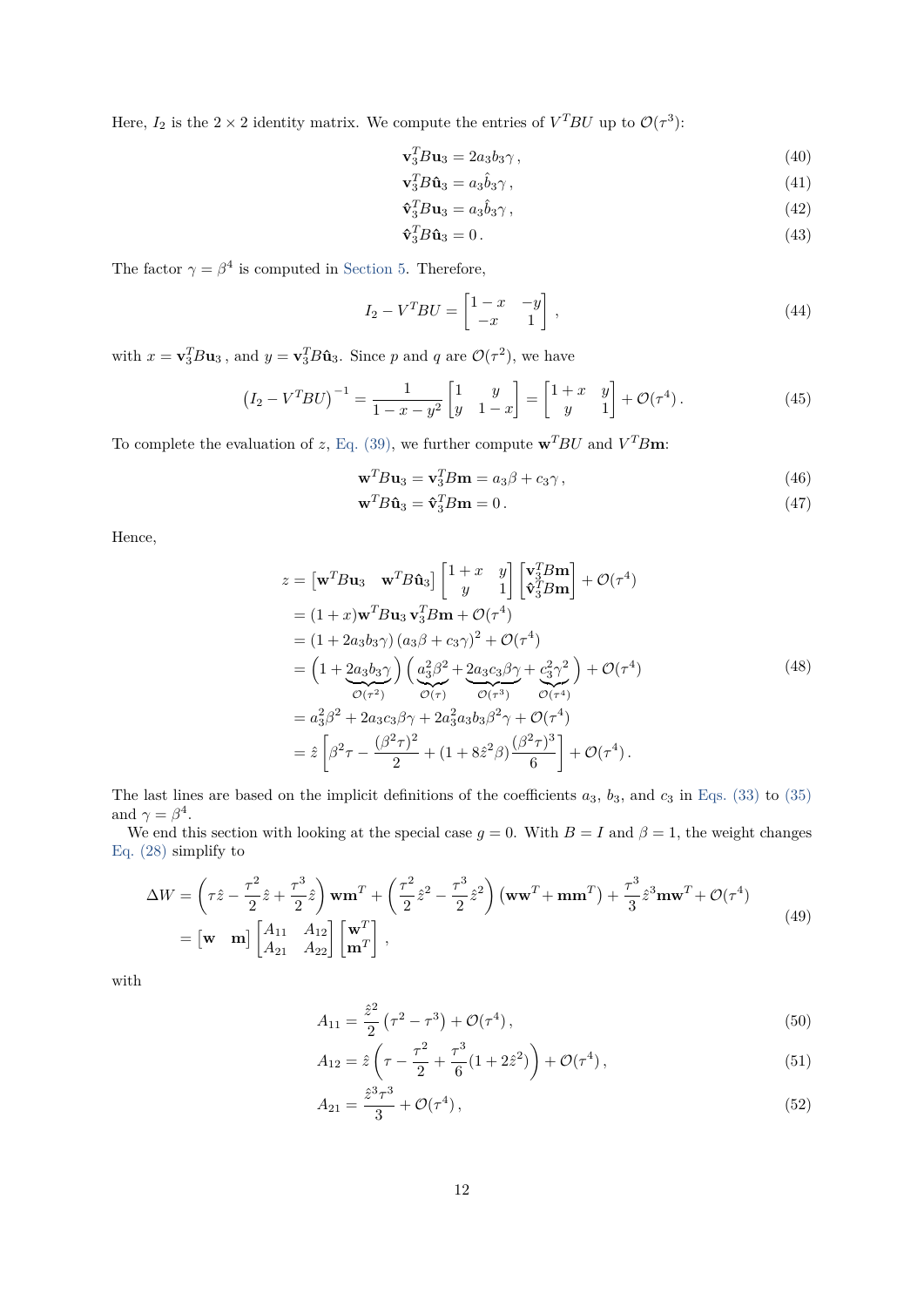and  $A_{22} = A_{11}$ . Note that for  $g = 0$ , one can write the entire gradient descent dynamics in terms of the matrix 2 × 2 matrix *A*:

$$
\frac{\mathrm{d}A}{\mathrm{d}\tau} = (\hat{z} - z) \left[ I + C^T \right] \begin{bmatrix} 1 \\ 0 \end{bmatrix} \begin{bmatrix} 0 & 1 \end{bmatrix} \begin{bmatrix} I + C^T \end{bmatrix},\tag{53}
$$

with

$$
z = \begin{bmatrix} 1 & 0 \end{bmatrix} \begin{bmatrix} I + C \end{bmatrix} \begin{bmatrix} 0 \\ 1 \end{bmatrix} = C_{12}, \tag{54}
$$

and

$$
C = A(I - A)^{-1}.
$$
\n(55)

With the symmetry  $A_{11} = A_{22}$ , this equation still has three degrees of freedom, and we were not able to find a closed form solution.

#### **4.4 Singular values of weight changes**

The singular values of  $\Delta W$  are determined by the eigenvalues of  $\Delta W^T \Delta W$  up to order  $\mathcal{O}(\tau^3)$ . For the rank-two matrix  $\Delta W = UV^T$ , these are the eigenvalues of the matrix

$$
P = V^T V U^T U = \begin{bmatrix} p & q \\ q & r \end{bmatrix}^2 = \begin{bmatrix} p^2 + q^2 & q(p+r) \\ q(p+r) & q^2 + r^2 \end{bmatrix}^2.
$$
 (56)

As before, we compute the coefficients up to order  $\mathcal{O}(\tau^3)$ :

$$
p = \mathbf{u}_3^T \mathbf{u}_3 = \mathbf{v}_3^T \mathbf{v}_3 = a^2 \beta + (b^2 + 2ac)\gamma, \qquad (57)
$$

$$
q = \mathbf{u}_3^T \mathbf{\hat{u}}_3 = \mathbf{v}_3^T \mathbf{\hat{v}}_3 = b \hat{b} \gamma \,, \tag{58}
$$

 $r = \hat{\mathbf{u}}_3^T \hat{\mathbf{u}}_3 = \hat{\mathbf{v}}_3^T \hat{\mathbf{v}}_3 = \hat{b}^2$ *γ .* (59)

The squared singular values are therefore

$$
s_{\pm}^{2} = \frac{1}{2} \left( \text{Tr} P \pm \sqrt{(\text{Tr} P)^{2} - 4|P|} \right). \tag{60}
$$

The terms are of order  $p = \mathcal{O}(\tau)$  and  $q, r = \mathcal{O}(\tau^3)$ , so that

$$
\text{Tr} = p^2 + 2q^2 + r^2 = \mathcal{O}(\tau^2),\tag{61}
$$

$$
|P| = (pr - q^2)^2 = \mathcal{O}(\tau^8).
$$
\n(62)

This means that the solutions have different orders:

$$
s_+^2 = \text{Tr}P - \frac{|P|}{\text{Tr}P},\qquad(63)
$$

$$
s_{-}^{2} = \frac{|P|}{\text{Tr}P} \,. \tag{64}
$$

Taking the square roots and sorting out the orders yields a linear first singular value,

$$
s_{+} = \frac{\hat{z}}{\beta} \left[ \beta^2 \tau - \frac{(\beta^2 \tau)^2}{2} + \left( 1 + \frac{7}{2} \hat{z}^2 \beta \right) \frac{(\beta^2 \tau)^3}{6} \right].
$$
 (65)

The second singular value is cubic in learning time:

$$
s_{-} = \hat{b}_{(3)}^{2} \gamma = \hat{z}^{3} \frac{(\beta^{2} \tau)^{3}}{12}.
$$
\n(66)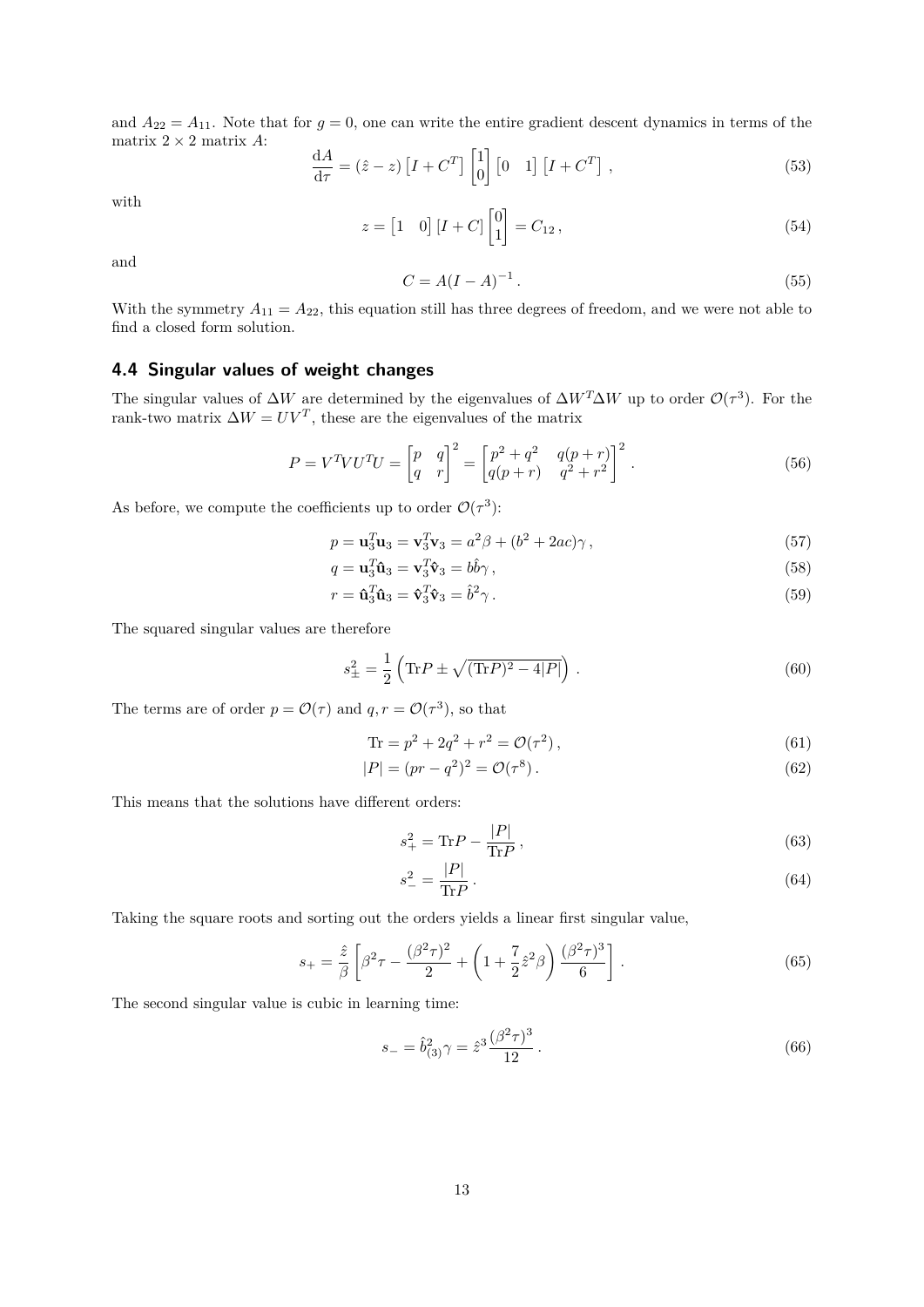#### **4.5 Effect of shuffling**

Shuffling  $W_0$  at the end of training destroys any correlation between  $W_0$  and  $W_1$ , while keeping the same statistics. We denote that shuffled  $W_0$  by  $W_0^s$ , and the corresponding inverse by  $B^s = (1 - W_0^s)^{-1}$ .

<span id="page-13-0"></span>At first order, the shuffled readout is

$$
z^{s}(\tau) = \mathbf{w}^{T} (I - W_0^s - \tau_1^* W_1)^{-1} \mathbf{m}
$$
  
\n
$$
= \mathbf{w}^{T} \Big[ B^s + \frac{1}{1 - \mathbf{v}_1^T B^s \mathbf{u}_1} B^s \mathbf{u}_1 \mathbf{v}_1^T B^s \Big] \mathbf{m}
$$
  
\n
$$
= \underbrace{\mathbf{w}^{T} B^s \mathbf{m}}_{=0} + \mathbf{w}^{T} B^s \mathbf{u}_1 \mathbf{v}_1^T B^s \mathbf{m}
$$
  
\n
$$
= \tau \hat{z} \mathbf{w}^{T} B^s B^T \mathbf{w} \mathbf{m}^{T} B^T B^s \mathbf{m}
$$
  
\n
$$
= \tau \hat{z} + \mathcal{O}(\tau^2).
$$
  
\n(67)

The factor  $\beta$  vanishes because

$$
\mathbb{E}\left[\mathbf{w}^T B^s B^T \mathbf{w}\right] = \sum_{i=1}^N \sum_{j=1}^N \sum_{k=1}^N \underbrace{\mathbb{E}[w_i w_k]}_{=\delta_{ik}/N} \mathbb{E}[B_{ij}^s] \mathbb{E}[B_{jk}^T] = \frac{1}{N} \sum_{i=1}^N \sum_{j=1}^N \underbrace{\mathbb{E}[B_{ij}^s]}_{=\delta_{ij}\left(1+\frac{1}{N}\right)} \underbrace{\mathbb{E}[B_{ji}^T]}_{=\delta_{ji}\left(1+\frac{1}{N}\right)} = 1 + \mathcal{O}(1/N). \tag{68}
$$

Inserting  $\tau_1^* = 1/\beta^2$  into [Eq. \(67\)](#page-13-0) yields  $z^s(\tau_1^*) = \hat{z}/\beta^2$ . The corresponding loss is

$$
L^s = \frac{1}{2}(\hat{z} - z^s(\tau_1^*))^2 = \frac{1}{2}\hat{z}^2 \left(1 - \frac{1}{\beta^2}\right)^2 = L_0 g^4 (2 - g^2)^2,
$$
\n(69)

with initial loss  $L_0 = \hat{z}^2/2$ .

For the third order, not all amplification is lost: Replacing  $B$  with  $B^s$  in the evaluation of  $z$ , [Eq. \(39\)](#page-10-0) yields

$$
z^s = \mathbf{w}^T \left( I - W_0^s - UV^T \right)^{-1} \mathbf{m} + \mathcal{O}(\tau^4)
$$
  
= 
$$
\mathbf{w}^T B^s U \left( I_2 - V^T B^s U \right)^{-1} V^T B^s \mathbf{m} + \mathcal{O}(\tau^4).
$$
 (70)

We compute

$$
x^s = \mathbf{v}_3^T B^s \mathbf{u}_3 = a_3 b_3 \left( \mathbf{m}^T B^T B^s B^T B \mathbf{m} + \mathbf{w}^T B B^T B^s B^T \mathbf{w} \right) = 2 a_3 b_3 \beta^2. \tag{71}
$$

This is based on

$$
\mathbb{E}\left[\mathbf{w}^T B B^T B^s B^T \mathbf{w}\right] = \sum_{i=1}^N \sum_{j=1}^N \underbrace{\mathbb{E}[w_i w_j]}_{=\delta_{ij}/N} \mathbb{E}[(B B^T B^s B^T)_{ij}]
$$
\n
$$
= \frac{1}{N} \sum_{i,j,k,l} \mathbb{E}[B_{ij} B_{jk}^T B_{li}^T] \underbrace{\mathbb{E}[B_{kl}^s]}_{=\delta_{kl}(1+\frac{1}{N})}
$$
\n
$$
= \frac{1}{N} \sum_{i,j,k,l} \mathbb{E}[B_{ij} B_{jk}^T B_{ki}^T] \underbrace{\mathbb{E}[B_{kl}^s]}_{=\delta_{kl}(1+\frac{1}{N})}
$$
\n
$$
= \frac{1}{N} \mathbb{E}[\text{Tr}(B B^T B^T)] = \beta^2.
$$
\n(72)

Similarly,

$$
y^s = \mathbf{v}_3^T B^s \hat{\mathbf{u}}_3 = \hat{\mathbf{v}}_3^T B^s \mathbf{u}_3 = a_3 \hat{b}_3 \beta^2, \qquad \hat{\mathbf{v}}_3^T B^s \hat{\mathbf{u}}_3 = 0,
$$
\n
$$
(73)
$$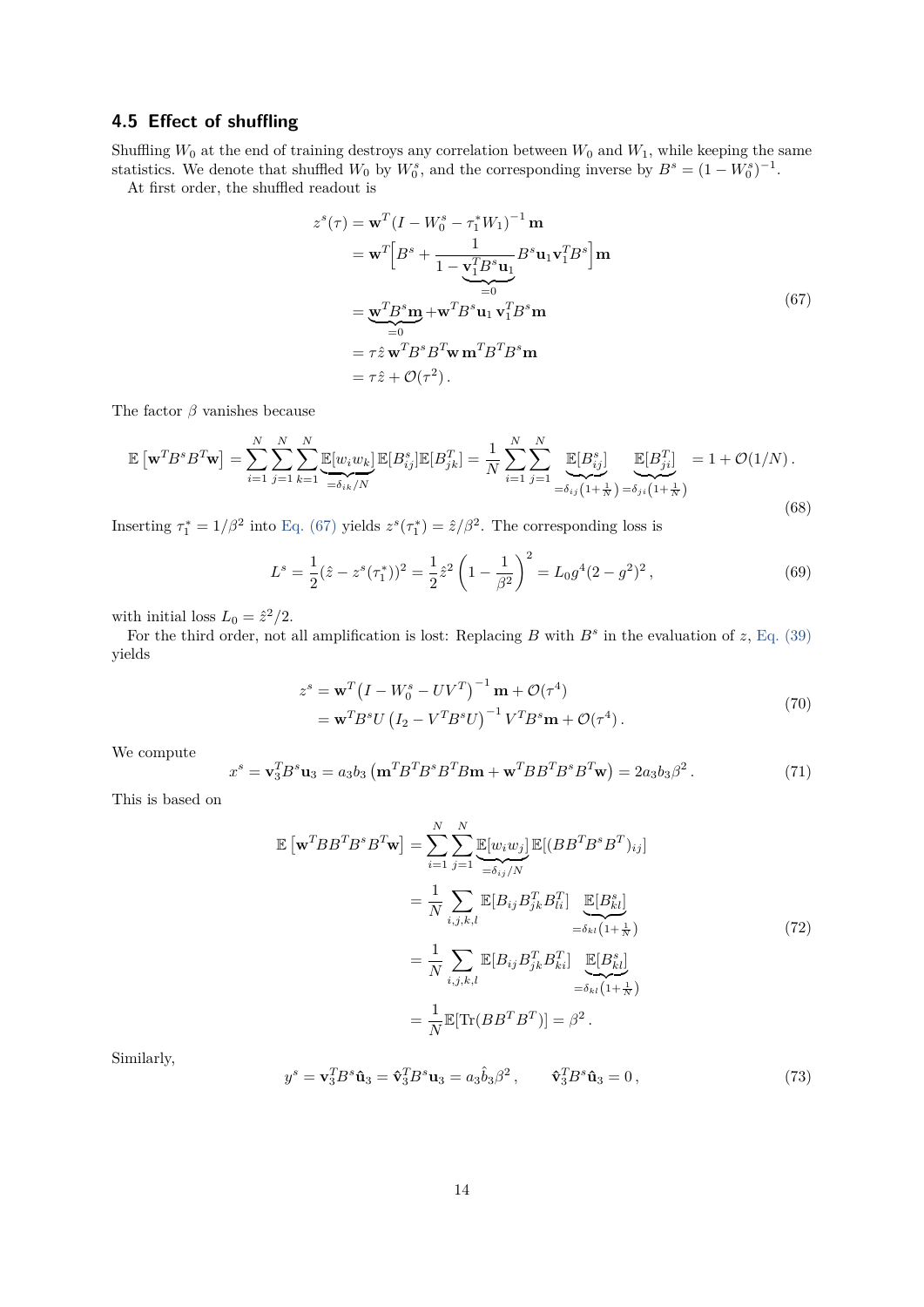and

$$
\mathbf{w}^T B^s \mathbf{u}_3 = \mathbf{v}_3^T B^s \mathbf{m} = a_3 + c_3 \beta^2, \qquad (74)
$$

$$
\mathbf{w}^T B^s \hat{\mathbf{u}}_3 = \hat{\mathbf{v}}_3^T B^s \mathbf{m} = 0.
$$
 (75)

The remaining parts of the calculation of *z* are similar to the case without shuffling, and the corresponding result to [Eq. \(48\)](#page-11-0) is:

$$
z^{s} = [\mathbf{w}^{T} B^{s} \mathbf{u}_{3} \quad \mathbf{w}^{T} B^{s} \hat{\mathbf{u}}_{3}] \begin{bmatrix} 1+x^{s} & y^{s} \\ y^{s} & 1 \end{bmatrix} \begin{bmatrix} \mathbf{v}_{3}^{T} B^{s} \mathbf{m} \\ \mathbf{\hat{v}}_{3}^{T} B^{s} \mathbf{m} \end{bmatrix} + \mathcal{O}(\tau^{4})
$$
  
\n
$$
= (1+x^{s}) \mathbf{w}^{T} B^{s} \mathbf{u}_{3} \mathbf{v}_{3}^{T} B^{s} \mathbf{m} + \mathcal{O}(\tau^{4})
$$
  
\n
$$
= (1+2a_{3}b_{3}\beta^{2}) (a_{3}+c_{3}\beta^{2})^{2} + \mathcal{O}(\tau^{4})
$$
  
\n
$$
= (1+2a_{3}b_{3}\beta^{2}) \left( \frac{a_{3}^{2}}{\alpha_{3}^{2}} + \frac{2a_{3}c_{3}\beta^{2}}{\alpha_{3}^{2}} + \frac{c_{3}^{2}\beta^{4}}{\alpha_{3}^{2}} \right) + \mathcal{O}(\tau^{4})
$$
  
\n
$$
= a_{3}^{2} + 2a_{3}c_{3}\beta^{2} + 2a_{3}^{2}a_{3}b_{3}\beta^{2} + \mathcal{O}(\tau^{4})
$$
  
\n
$$
= \frac{\hat{z}}{\beta^{2}} \left[ \beta^{2} \tau - \frac{(\beta^{2} \tau)^{2}}{2} + \left( 1 + 2\hat{z}^{2} \left( 1 + \frac{3}{\beta} \right) \right) \frac{(\beta^{2} \tau)^{3}}{6} \right] + \mathcal{O}(\tau^{4}).
$$
\n(76)

A comparison with [Eq. \(48\)](#page-11-0) shows that the first and second order terms are decreased by  $1/\beta^2$ . However, the third order term has a correction to this, similar to the learning time  $\tau^*$ .

# <span id="page-14-0"></span>**5 Traces**

Here we compute traces appearing in our learning problem:

$$
\frac{1}{N}\text{Tr}(B) = 1\,,\tag{77}
$$

$$
\frac{1}{N}\text{Tr}(BB^T) = \beta\,,\tag{78}
$$

$$
\frac{1}{N}\text{Tr}(BBB^T) = \beta^2\,,\tag{79}
$$

$$
\frac{1}{N}\text{Tr}(BB^TBB^T) = \gamma = \beta^4\,,\tag{80}
$$

with  $B = (I - J)^{-1}$  and  $\beta = \frac{1}{1 - g^2}$ . The matrix *J* is a Gaussian random matrix whose entries are drawn independently from  $\mathcal{N}(0, g^2/N)$ . We denote  $W_0 = J$  in order to avoid the extra index.

The traces generally stem from scalar products of the form  $\mathbf{a}^T M \mathbf{a}$ , where the entries of the random vector **a** are drawn from  $\mathcal{N}(0,1/N)$ , and the matrix M is independent of **a**. In particular, any combinations of the matrices *B* are independent of **a**, since they only contain the random matrix *J*. Because of this independence, we have

$$
\mathbb{E}\left[\mathbf{a}^T M \mathbf{a}\right] = \sum_{i,j=1}^N \mathbb{E}[a_i M_{ij} a_j] = \sum_{i,j=1}^N \underbrace{\mathbb{E}[a_i a_j]}_{=\delta_{ij}/N} \mathbb{E}[M_{ij}] = \mathbb{E}\left[\frac{\text{Tr}M}{N}\right].
$$
\n(81)

Computing the traces above and showing the self-averaging quality of the terms is a matter of counting the number of contributing combinations of *J* and  $J<sup>T</sup>$ . Our results are based on expanding *B* into a geometric series

$$
B = I + \sum_{K=1}^{\infty} J^K.
$$
\n
$$
(82)
$$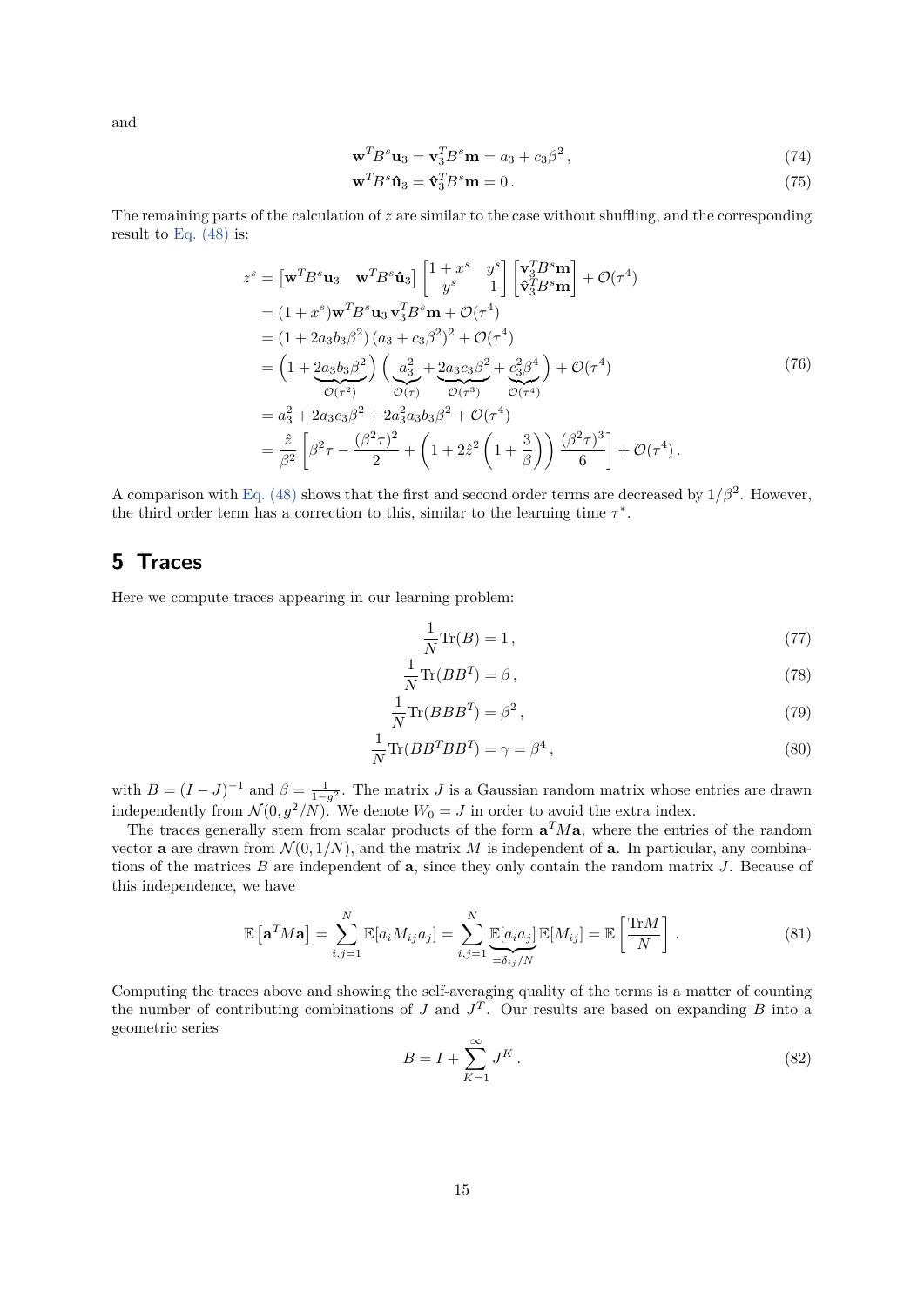#### **5.1** Tr(*B*)

We start with the trace of *B* alone:

$$
\mathbb{E}\left[\frac{\text{Tr}B}{N}\right] = 1 + \sum_{K=1}^{\infty} \frac{1}{N} \sum_{i=1}^{N} \mathbb{E}\left[(J^K)_{ii}\right] = 1 + \mathcal{O}\left(\frac{1}{N}\right). \tag{83}
$$

We show why the sum vanishes with *N*. For  $K = 1$ , the entries  $J_{ii}$  have expectation 0. For  $K = 2$ , the independence of elements of *J* yields

$$
\frac{1}{N} \sum_{i=1}^{N} \mathbb{E} \left[ (J^2)_{ii} \right] = \frac{1}{N} \sum_{i,j=1}^{N} \mathbb{E} \left[ J_{ij} J_{ji} \right] = \frac{1}{N} \sum_{i \neq j} \underbrace{\mathbb{E} \left[ J_{ij} \right] \mathbb{E} \left[ J_{ji} \right]}_{=0} + \frac{1}{N} \sum_{i} \underbrace{\mathbb{E} \left[ J_{ii}^2 \right]}_{=g^2/N} = \mathcal{O} \left( \frac{1}{N} \right). \tag{84}
$$

The second term vanishes because there are only *N* terms, but the factor 1*/N* before the sum and the contribution  $g^2/N$  together yield  $1/N^2$ . This observation can be generalized to higher *K*:

$$
\frac{1}{N} \sum_{i=1}^{N} \mathbb{E} \left[ (J^K)_{ii} \right] = \frac{1}{N} \sum_{i_1, i_2, \dots, i_K} \mathbb{E} \left[ J_{i_1 i_2} J_{i_2 i_3} \dots J_{i_K i_1} \right] = \frac{1}{N} \sum_{i} \underbrace{\mathbb{E} \left[ J_{ii}^{K/2} \right]}_{=\mathcal{O}(N^{K/2})} = \mathcal{O} \left( \frac{1}{N^{K/2 - 1}} \right). \tag{85}
$$

There are *K* different indices. Because each index appears once as a first and once as a second index, the attempt to form pairs directly results in setting all indices equal.

### <span id="page-15-0"></span>**5.2**  $\text{Tr}(BB^T)$

The situation changes when introducing  $B<sup>T</sup>$ . We can write

$$
BB^T = \sum_{K,L=0}^{\infty} J^K J^{TL},\qquad(86)
$$

where the transpose *T* and power *L* commute. We compute the trace again term by term, starting at  $K = L = 1$ :

$$
\frac{1}{N} \sum_{i=1}^{N} \mathbb{E} \left[ (JJ^T)_{ii} \right] = \frac{1}{N} \sum_{i,j} \mathbb{E} \left[ J_{ij} J_{ji}^T \right] = \frac{1}{N} \sum_{i,j} \underbrace{\mathbb{E} \left[ J_{ij}^2 \right]}_{=g^2/N} = g^2.
$$
\n(87)

For general  $K, L \geq 1$ , we have

$$
\frac{1}{N} \sum_{i=1}^{N} \mathbb{E} \left[ (J^{K} J^{TL})_{ii} \right] = \frac{1}{N} \sum_{i_1, \dots i_K} \sum_{j_1, \dots j_L} \mathbb{E} \left[ J_{i_1 i_2} J_{i_2 i_3} \dots J_{i_K j_1} J_{j_1 j_2}^T J_{j_2 j_3}^T \dots J_{j_L i_1}^T \right]
$$
\n
$$
= \frac{1}{N} \sum_{i_1, \dots i_K} \sum_{j_1, \dots j_L} \mathbb{E} \left[ J_{i_1 i_2} J_{i_2 i_3} \dots J_{i_K j_1} J_{j_2 j_1} J_{j_3 j_2} \dots J_{j_1 i_L}^T \right].
$$
\n(88)

We need to form pairs of indices. To simplify the discussion, we write the sequence of index pairs alone:

$$
\begin{bmatrix} i_1 \\ i_2 \end{bmatrix} \begin{bmatrix} i_2 \\ i_3 \end{bmatrix} \cdots \begin{bmatrix} i_{K-1} \\ i_K \end{bmatrix} \begin{bmatrix} i_K \\ j_1 \end{bmatrix} \begin{bmatrix} j_2 \\ j_1 \end{bmatrix} \begin{bmatrix} j_3 \\ j_2 \end{bmatrix} \cdots \begin{bmatrix} i_1 \\ j_L \end{bmatrix} . \tag{89}
$$

There are  $K + L$  indices, and we need to form  $(K + L)/2$  distinct pairs of index pairs. Each index constraint reduces the entire term by a factor of 1*/N*. Because of the additional factor 1*/N* in front of the sum, we can have only  $(K + L)/2 - 1$  index constraints. The question becomes one of counting the number of possible combinations.

The expression above indicates that the only relevant term needs to constrain  $i<sub>K</sub> = j<sub>2</sub>$ . Under this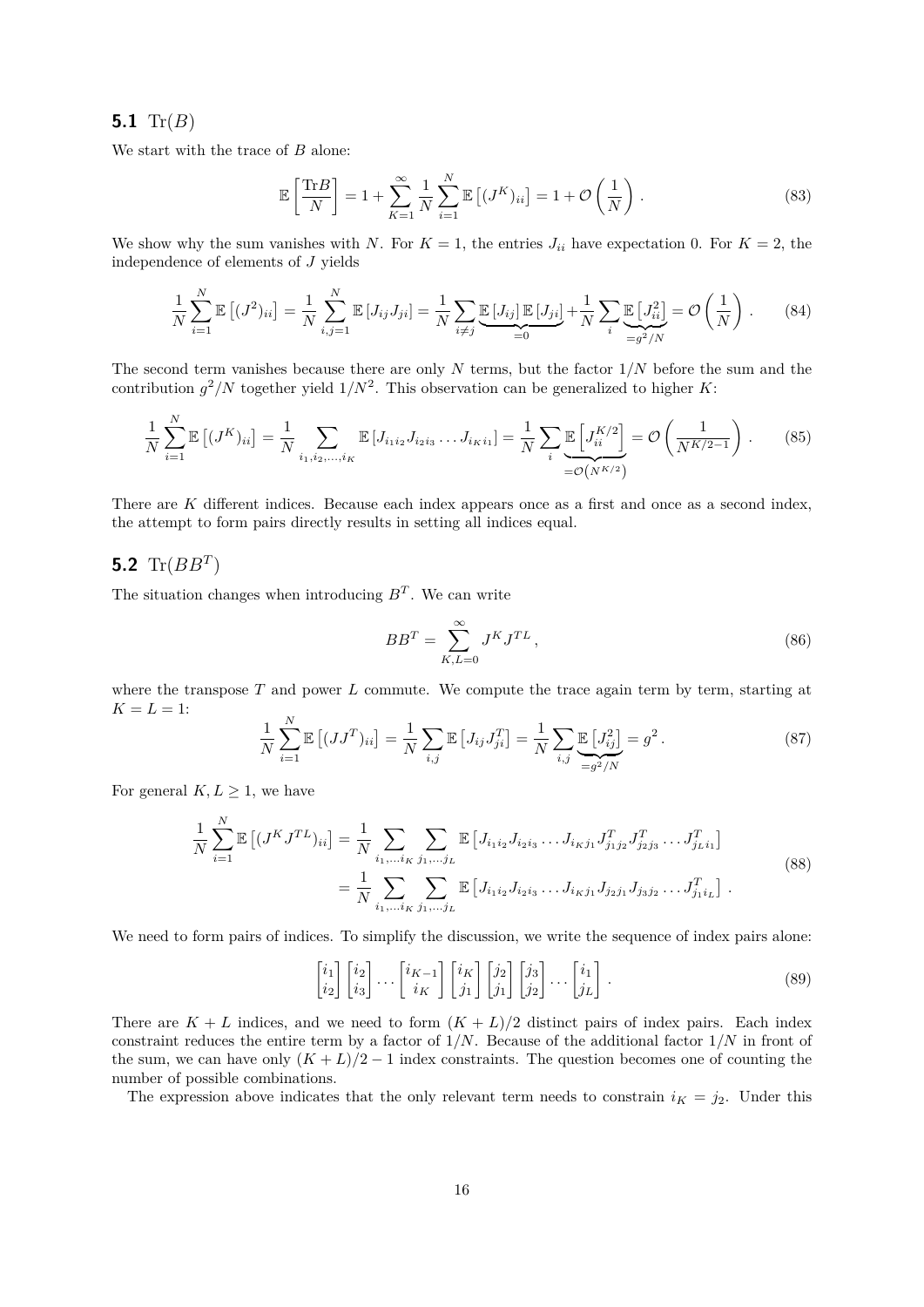condition, we have

$$
\begin{bmatrix} i_1 \\ i_2 \end{bmatrix} \begin{bmatrix} i_2 \\ i_3 \end{bmatrix} \cdots \begin{bmatrix} i_{K-1} \\ i_K \end{bmatrix} \begin{bmatrix} i_K \\ j_1 \end{bmatrix} \begin{bmatrix} i_K \\ j_1 \end{bmatrix} \begin{bmatrix} j_3 \\ i_K \end{bmatrix} \cdots \begin{bmatrix} i_1 \\ j_L \end{bmatrix} . \tag{90}
$$

The two middle terms drop and the new middle pairs show the same configuration. One can proceed iteratively with this scheme until reaching the right or left end (depending on  $min(K, L)$ ). In fact, if  $L > K$ , then

$$
\underbrace{\begin{bmatrix} i_1 \\ i_2 \end{bmatrix} \begin{bmatrix} i_2 \\ i_3 \end{bmatrix} \cdots \begin{bmatrix} i_{K-1} \\ i_K \end{bmatrix} \begin{bmatrix} i_K \\ j_1 \end{bmatrix} \begin{bmatrix} i_K \\ j_1 \end{bmatrix} \begin{bmatrix} i_{K-1} \\ i_K \end{bmatrix} \cdots \begin{bmatrix} i_1 \\ i_2 \end{bmatrix} \begin{bmatrix} j_{K+1} \\ j_1 \end{bmatrix} \begin{bmatrix} j_{K+2} \\ j_{K+1} \end{bmatrix} \cdots \begin{bmatrix} i_1 \\ j_L \end{bmatrix}.
$$
\n
$$
\underbrace{\text{paired with } K-1 \text{ constraints}}_{\text{matrix}} \tag{91}
$$

The non-paired terms need *L*−*K* additional constraints, so that the entire term only gives a contribution of  $\mathcal{O}(1/N^{(L-K)/2-1})$ . This and a similar argument for  $K > L$  shows that we need  $K = L$ . In that case, there are  $K - 1 = (K + L)/2 - 1$  constraints and the term contributes at order  $\mathcal{O}(1)$ . We summarize with

$$
\mathbb{E}\left[\frac{\text{Tr}(J^K J^{TL})}{N}\right] = g^{2K}\delta_{KL} + \mathcal{O}\left(\frac{1}{N}\right). \tag{92}
$$

For the entire matrix *BB<sup>T</sup>* , this leads to

$$
\mathbb{E}\left[\frac{\text{Tr}(BB^T)}{N}\right] = \sum_{K,L=1}^{\infty} \mathbb{E}\left[\frac{\text{Tr}(J^K J^{TL})}{N}\right] = \sum_{K=1}^{\infty} g^{2K} + \mathcal{O}\left(\frac{1}{N}\right) = \frac{1}{1 - g^2} + \mathcal{O}\left(\frac{1}{N}\right). \tag{93}
$$

Note that the correction terms remain finite under the infinite sums for *K* and *L* because they scale with  $g^{K+L}$  and we chose  $g < 1$ .

## **5.3** Tr(*BBB<sup>T</sup>* )

For  $\text{Tr}(BBB^T)$ , the arguments go in parallel to the previous discussion. Indeed, we have

$$
\mathbb{E}\left[\frac{\text{Tr}(BBB^T)}{N}\right] = \sum_{K,L,M=1}^{\infty} \mathbb{E}\left[\frac{\text{Tr}(J^KJ^LJ^{TM})}{N}\right]
$$

$$
= \sum_{K,L,M=1}^{\infty} g^{2M} \delta_{K+L,M}
$$

$$
= \sum_{M=0}^{\infty} g^{2M} \sum_{K=0}^{\infty} \sum_{L=0}^{\infty} \delta_{K+L,M}
$$
(94)
$$
= \sum_{K=0}^{\infty} g^{2M}(M+1)
$$

$$
= \frac{1}{(1-g^2)^2}.
$$

plus an order  $\mathcal{O}(1/N)$  correction.

### **5.4** Tr( $BB^TBB^T$ )

For  $\mathbb{E}[Tr(BB^TBB^T)/N]$ , we first compute trace of the components  $J^i J^{Tj} J^k J^{Tl}$ . Similar to the cases discussed before, we need to constrain indices to create equal index pairs. The index pairs before any constraints can be written as

<span id="page-16-0"></span>
$$
\begin{bmatrix} i_1 & i_2 & \dots & i_i & j_2 & j_3 & \dots & k_1 & k_1 & k_2 & \dots & k_k & l_2 & l_3 & \dots & i_1 \\ i_2 & i_3 & \dots & j_1 & j_1 & j_2 & \dots & j_j & k_2 & k_3 & \dots & l_1 & l_1 & l_2 & \dots & l_l \end{bmatrix}.
$$
 (95)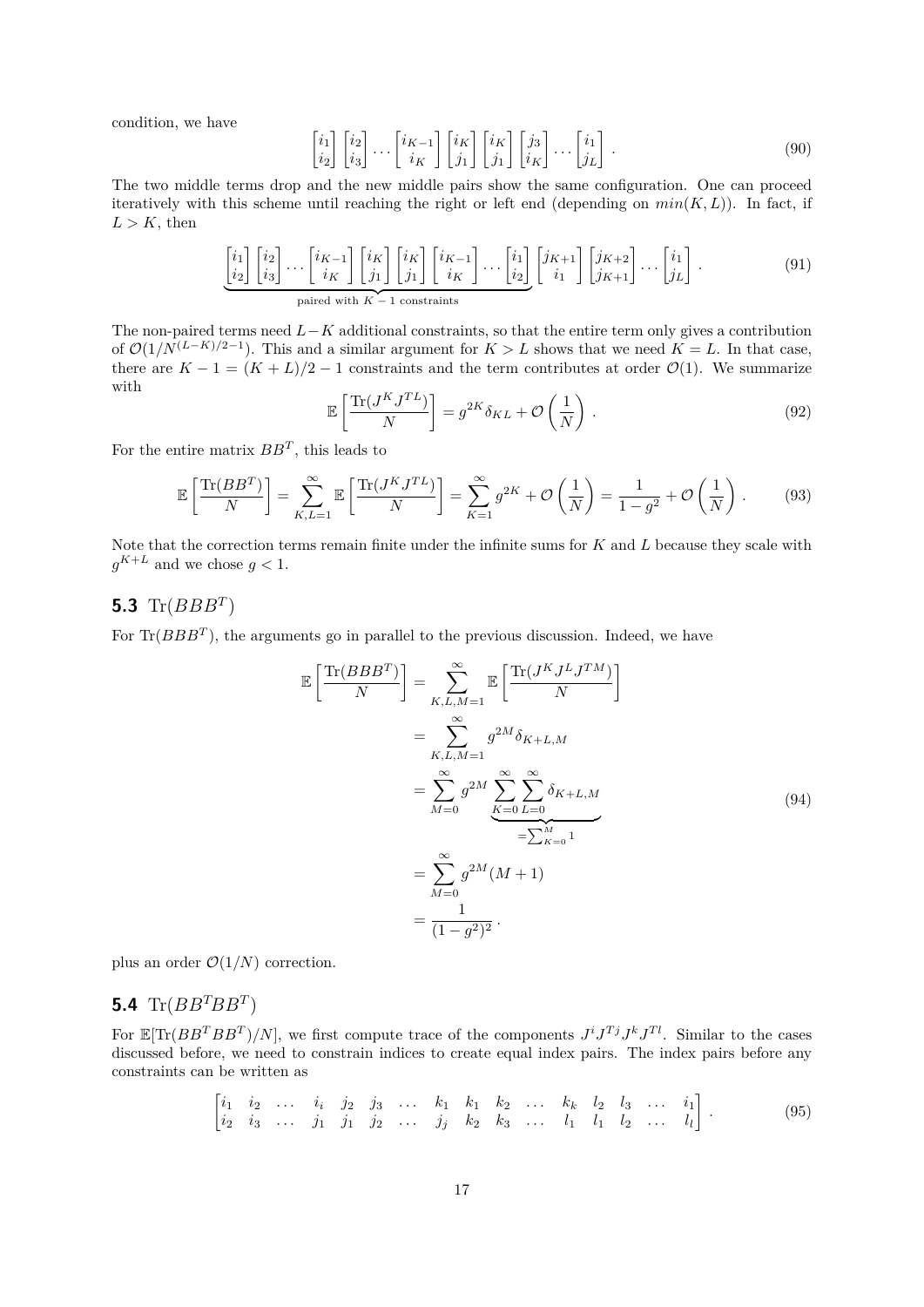There are  $n = i + j + k + l$  summation indices, and each pair contributes with a factor  $g^2/N$ . Together with the additional factor  $1/N$ , we can thus have at most  $n/2 - 1$  constraints. Note that like before, the number of transposed matrices must equal that of the non-transposed,  $i + k = j + l$ , so that *n* is even. A smaller number of constraints is not sufficient, so that the question becomes: How many different sets of  $n/2 - 1$  constraints lead to  $n/2$  pairs of index pairs?

We start with  $i = j = k = l = 1$ . The corresponding index pairs are

$$
\begin{bmatrix} i_1 & k_1 & k_1 & i_1 \\ j_1 & j_1 & l_1 & l_1 \end{bmatrix} . \tag{96}
$$

One can see that there are two possible combinations to create two pairs:  $i_1 = k_1$  and  $j_1 = l_1$ , which yield

$$
\begin{bmatrix} i_1 & i_1 & i_1 & i_1 \\ j_1 & j_1 & l_1 & l_1 \end{bmatrix}, \qquad \begin{bmatrix} i_1 & k_1 & k_1 & i_1 \\ j_1 & j_1 & j_1 & j_1 \end{bmatrix}.
$$
 (97)

Therefore, there are 2 combinations. An index-counting argument like before generalizes this result, showing that the number of combinations is equal to

$$
c_{ijkl} = 1 + \min(i, j, k, l).
$$
 (98)

We prove this statement by induction: Let  $i = \min(i, j, k, l)$  without loss of generality (since the trace is cyclic). We rewrite the index pairs [Eq. \(95\)](#page-16-0) and color cases were two upper or lower indices are equal without any constraints:

<span id="page-17-0"></span>
$$
\begin{bmatrix} i_1 & i_2 & \dots & i_i & j_2 & j_3 & \dots & k_1 & k_1 & k_2 & \dots & k_k & l_2 & l_3 & \dots & i_1 \\ i_2 & i_3 & \dots & j_1 & j_1 & j_2 & \dots & j_j & k_2 & k_3 & \dots & l_1 & l_1 & l_2 & \dots & l_l \end{bmatrix}.
$$
 (99)

We next separate two cases: Case 1,  $i_i = j_2$ , and Case 2,  $i_i \neq j_2$ . In Case 1, the index pairs with the blue *j*s above become equal:

$$
\begin{bmatrix} i_1 & i_2 & \dots & i_{i-1} & j_2 & j_2 & j_3 & \dots & k_1 & k_1 & k_2 & \dots & k_k & l_2 & l_3 & \dots & i_1 \\ i_2 & i_3 & \dots & j_2 & j_1 & j_1 & j_2 & \dots & j_j & k_2 & k_3 & \dots & l_1 & l_1 & l_2 & \dots & l_l \end{bmatrix} . \tag{100}
$$

We can take these pairs out, and the remaining indices read

$$
\begin{bmatrix} i_1 & i_2 & \dots & i_{i-1} & j_3 & j_4 & \dots & k_1 & k_1 & k_2 & \dots & k_k & l_2 & l_3 & \dots & i_1 \\ i_2 & i_3 & \dots & j_2 & j_2 & j_3 & \dots & j_j & k_2 & k_3 & \dots & l_1 & l_1 & l_2 & \dots & l_l \end{bmatrix},
$$
 (101)

where we colored the  $j_2$  blue again. We now have  $(i', j', k', l') = (i - 1, j - 1, k, l)$  indices, with  $\min(i', j', k', l') = i - 1$ . According to our induction hypothesis, there are  $c_{i'j'k'l'} = 1 + i - 1 = i$ different sets of *n/*2−2 constraints. Adding the constraint of Case 1, *i<sup>i</sup>* = *j*<sup>2</sup> yields the expected number of  $n/2-1$  constraints.

It remains to show that Case 2 allows for exactly one set of  $n/2 - 1$  constraints. Because  $i_i \neq j_2$  in [Eq. \(99\),](#page-17-0) we need to have a pair at the red  $i_1$ ; otherwise, one needs  $n/2$  constraints. The pair at  $i_1$ requires  $l_l = i_2$ , and dropping the newly formed pair yields

$$
\begin{bmatrix} i_2 & i_3 & \dots & i_i & j_2 & j_3 & \dots & k_1 & k_1 & k_2 & \dots & k_k & l_2 & l_3 & \dots & i_2 \\ i_2 & i_3 & \dots & j_1 & j_1 & j_2 & \dots & j_j & k_2 & k_3 & \dots & l_1 & l_1 & l_2 & \dots & l_{l-1} \end{bmatrix} . \tag{102}
$$

We follow the same argumentation, constraining  $l_{l-1} = i_3, \ldots, l_{2+l-i} = i_i$ . We arrive at

 $\begin{bmatrix} i_i & j_2 & j_3 & \dots & k_1 & k_1 & k_2 & \dots & k_k & l_2 & \dots & i_i \end{bmatrix}$  $j_1$   $j_1$   $j_2$   $\ldots$   $j_j$   $k_2$   $k_3$   $\ldots$   $l_1$   $l_1$   $\ldots$   $l_{1+l-i}$ 1 *.* (103)

Further setting  $l_{1+l-i} = j_1$  and dropping the induced pair leads to

<span id="page-17-1"></span>
$$
\begin{bmatrix} j_2 & j_3 & \dots & k_1 & k_1 & k_2 & \dots & k_k & l_2 & \dots & j_1 \\ j_1 & j_2 & \dots & j_j & k_2 & k_3 & \dots & l_1 & l_1 & \dots & l_{l-i} \end{bmatrix}.
$$
 (104)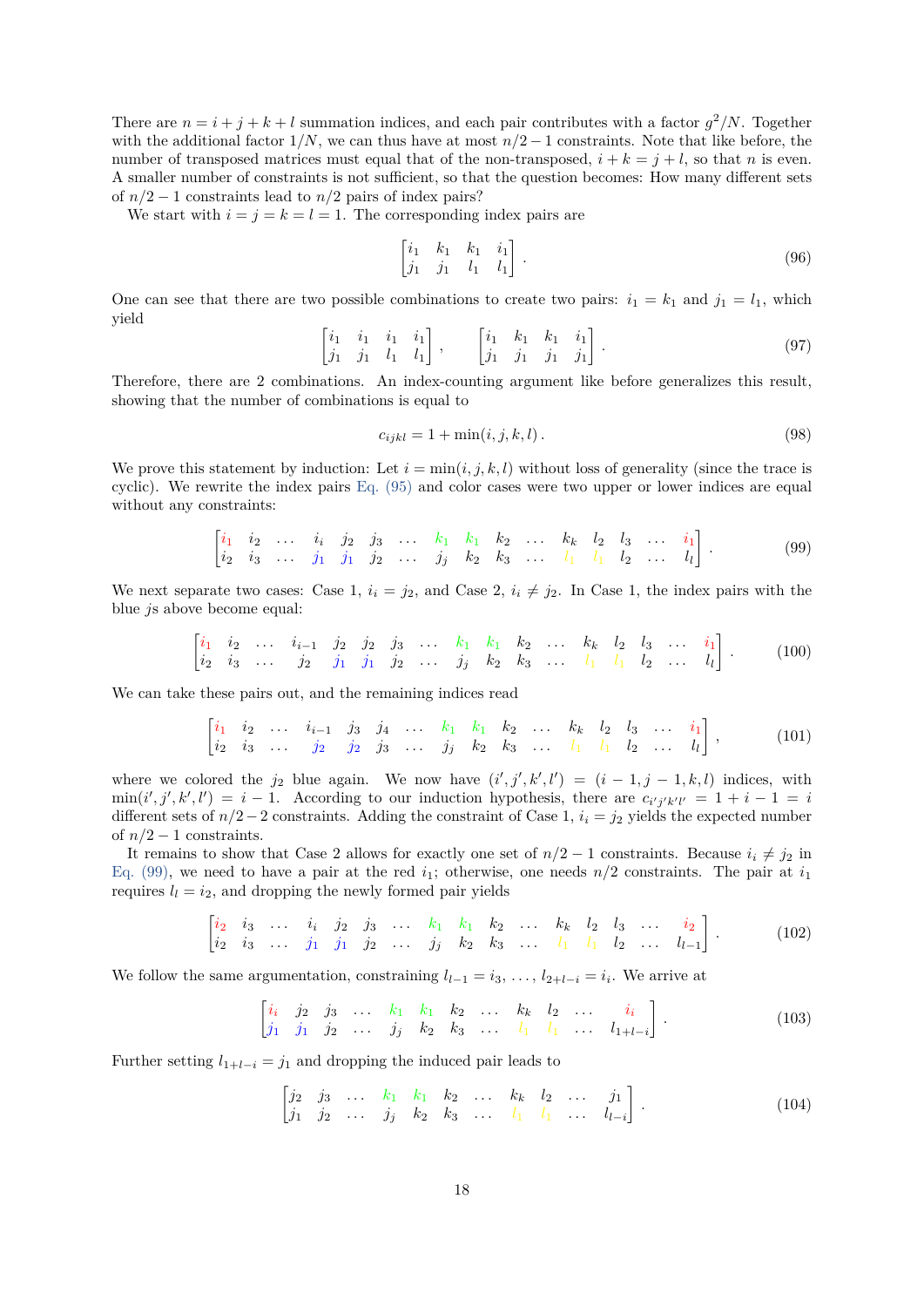This is equal to the case  $J^{Tj}J^kJ^{T(l-i)}$ . By the cyclic nature of the trace, this is equal to the case  $J^T(j+l-i)J^k$ . As discussed above, [Section 5.2,](#page-15-0) only one set of  $(j+l-i+k)/2-1$  constraints leads to a full separation into pairs. Note that if  $i = l$ , the last set of indices, [Eq. \(104\),](#page-17-1) looks slightly different, but yields the same result.

Counting the number of constraints in Case 2 yields  $1 + i - 2 + 1 + (j + i - i + k)/2 - 1 = n/2 - 1$ . Since there is no other combination for Case 2, the total number of constraint combinations is precisely  $i + 1 = 1 + min(i, j, k, l) = c_{ijkl}.$ 

We return to the trace, which contains the factors  $g^2$ :

$$
\mathbb{E}\left[\frac{\text{Tr}(J^i J^T J^k J^{Tl})}{N}\right] = g^{2(i+k)} \delta_{i+k,j+l} c_{ijkl}.
$$
\n(105)

We now evaluate the sums over  $i, j, k, l$ , starting with fixed  $i$ :

$$
\sum_{j,k,l=1}^{\infty} \mathbb{E}\left[\frac{\text{Tr}(J^{i}J^{Tj}J^{k}J^{Tl})}{N}\right] = \sum_{j,k,l=1}^{\infty} g^{2(i+k)} \,\delta_{i+k,j+l} \,c_{ijkl} \,. \tag{106}
$$

We split the summation into different regimes:

$$
\sum_{j,k,l=1}^{\infty} g^{2(i+k)} \delta_{i+k,j+l} c_{ijkl} = \sum_{\substack{j,l \ j+l \geq i}} \sum_{k=1}^{\infty} g^{2(i+k)} \delta_{k,j+l-i} c_{ijkl}
$$
\n
$$
= \sum_{\substack{j,l \ j \geq i}} g^{2(j+l)} (i+1) + \sum_{\substack{j,l \ j+l \geq i}} g^{2(j+l)} c_{ij(j+l-i)l}
$$
\n
$$
= a+b+c+d,
$$
\n(107)

where we split the second summand of the second-last line into two parts. The parts are:

$$
a = \sum_{\substack{j,l\\j\geq i\\l\geq i}} g^{2(j+l)}(i+1) = (i+1)\sum_{j=i}^{\infty} (i+1) \left(\sum_{j=i}^{\infty} g^{2j}\right)^2 = \frac{(i+1)g^{4i}}{(1-g^2)^2},\tag{108}
$$

$$
b = \sum_{\substack{j,l\\j
$$

$$
c = \sum_{\substack{j,l\\j\geq i\\l\leq i}} g^{2(j+l)}(l+1) = \sum_{j=i}^{\infty} \sum_{l=0}^{i-1} g^{2l}(l+1) = \frac{g^{2i}}{(1-g^2)^3} \left[1 - g^{2i} - g^{2i}i(1-g^2)\right],
$$
\n(110)

$$
d = \sum_{\substack{j,l\\j\n(111)
$$

Joining all terms yields

$$
\sum_{j,k,l=1}^{\infty} \mathbb{E}\left[\frac{\text{Tr}(J^{i}J^{Tj}J^{k}J^{Tl})}{N}\right] = \frac{(i+1)g^{2i}}{(1-g^{2})^{2}}.
$$
\n(112)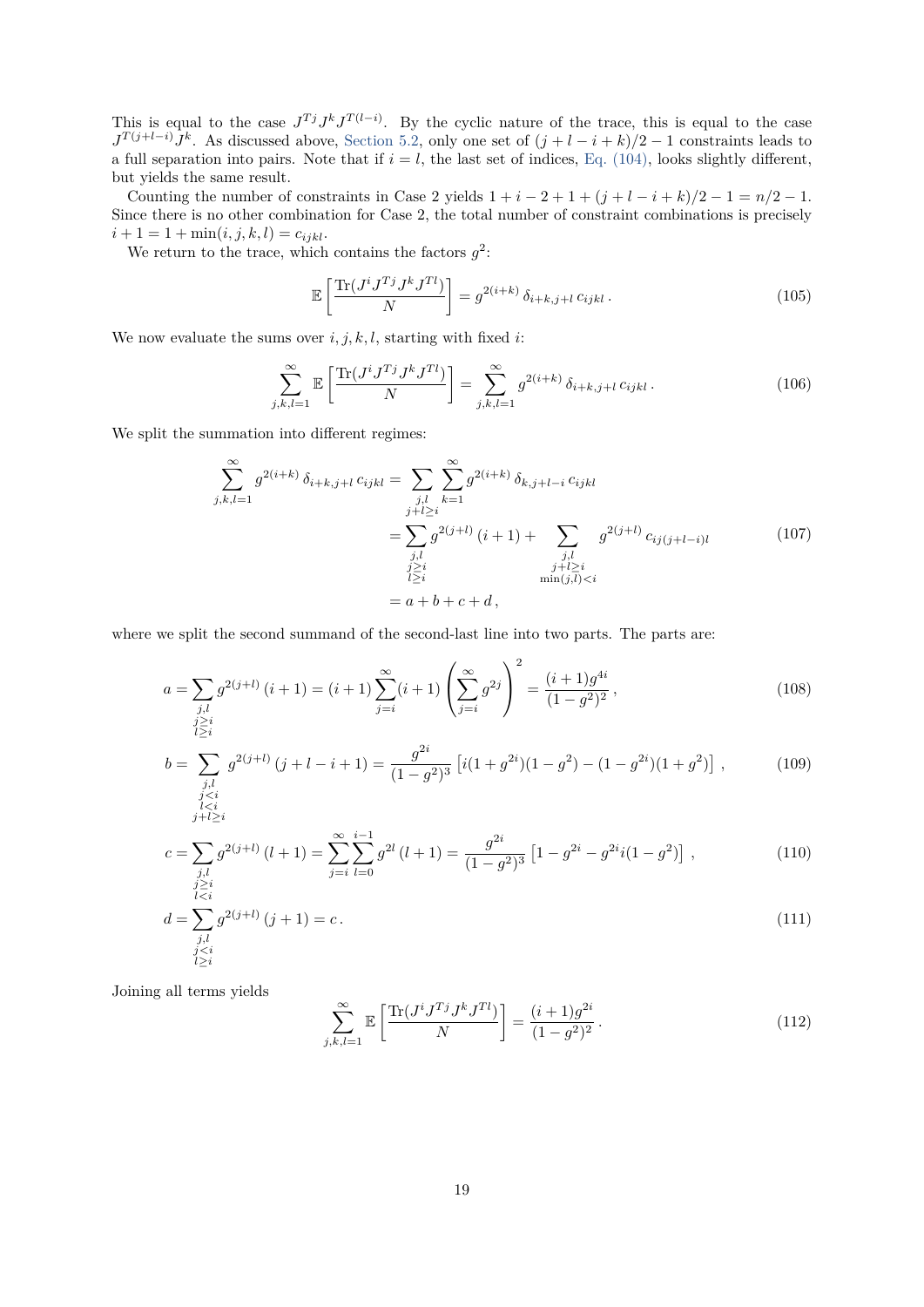Finally, we sum over *i*:

$$
\mathbb{E}\left[\frac{\text{Tr}(BB^TBB^T)}{N}\right] = \sum_{i,j,k,l=1}^{\infty} \mathbb{E}\left[\frac{\text{Tr}(J^i J^{Tj} J^k J^{Tl})}{N}\right] = \sum_{i=0}^{\infty} \frac{(i+1)g^{2i}}{(1-g^2)^2} = \frac{1}{(1-g^2)^4}.
$$
 (113)

We return to the trace, which is therefore

$$
\mathbb{E}\left[\frac{\text{Tr}(J^{i}J^{Tj}J^{k}J^{Tl})}{N}\right] = g^{2(i+k)}\,\delta_{i+k,j+l}\,c_{ijkl} \,. \tag{114}
$$

We now evaluate the sums over  $i, j, k, l$ , starting with fixed  $i$ :

$$
\sum_{j,k,l=1}^{\infty} \mathbb{E}\left[\frac{\text{Tr}(J^{i}J^{Tj}J^{k}J^{Tl})}{N}\right] = \sum_{j,k,l=1}^{\infty} g^{2(i+k)} \,\delta_{i+k,j+l} \,c_{ijkl} \,. \tag{115}
$$

We split the summation into different regimes:

$$
\sum_{j,k,l=1}^{\infty} g^{2(i+k)} \delta_{i+k,j+l} c_{ijkl} = \sum_{\substack{j,l \ j \neq l \geq i}} \sum_{k=1}^{\infty} g^{2(i+k)} \delta_{k,j+l-i} c_{ijkl}
$$
\n
$$
= \sum_{\substack{j,l \ j \geq i}} g^{2(j+l)} (i+1) + \sum_{\substack{j,l \ j \neq l \geq i}} g^{2(j+l)} c_{ij(j+l-i)l}
$$
\n
$$
= a + b + c + d,
$$
\n(116)

where we split the second summand of the second-last line into two parts. The parts are:

$$
a = \sum_{\substack{j,l\\j\geq i\\l\geq i}} g^{2(j+l)}(i+1) = (i+1)\sum_{j=i}^{\infty} (i+1) \left(\sum_{j=i}^{\infty} g^{2j}\right)^2 = \frac{(i+1)g^{4i}}{(1-g^2)^2},\tag{117}
$$

$$
b = \sum_{\substack{j,l\\ji\\j+l\geq i}} g^{2(j+l)}(j+l-i+1) = \frac{g^{2i}}{(1-g^2)^3} \left[ i(1+g^{2i})(1-g^2) - (1-g^{2i})(1+g^2) \right],\tag{118}
$$

$$
c = \sum_{\substack{j,l\\j\geq i\\l\leq i}} g^{2(j+l)}(l+1) = \sum_{j=i}^{\infty} \sum_{l=0}^{i-1} g^{2l}(l+1) = \frac{g^{2i}}{(1-g^2)^3} \left[1 - g^{2i} - g^{2i}i(1-g^2)\right],
$$
\n(119)

$$
d = \sum_{\substack{j,l\\j\n(120)
$$

Joining all terms yields

$$
\sum_{j,k,l=1}^{\infty} \mathbb{E}\left[\frac{\text{Tr}(J^{i}J^{Tj}J^{k}J^{Tl})}{N}\right] = \frac{(i+1)g^{2i}}{(1-g^{2})^{2}}.
$$
\n(121)

Finally, we sum over *i*:

$$
\mathbb{E}\left[\frac{\text{Tr}(BB^TBB^T)}{N}\right] = \sum_{i,j,k,l=1}^{\infty} \mathbb{E}\left[\frac{\text{Tr}(J^i J^{Tj} J^k J^{Tl})}{N}\right] = \sum_{i=0}^{\infty} \frac{(i+1)g^{2i}}{(1-g^2)^2} = \frac{1}{(1-g^2)^4},\tag{122}
$$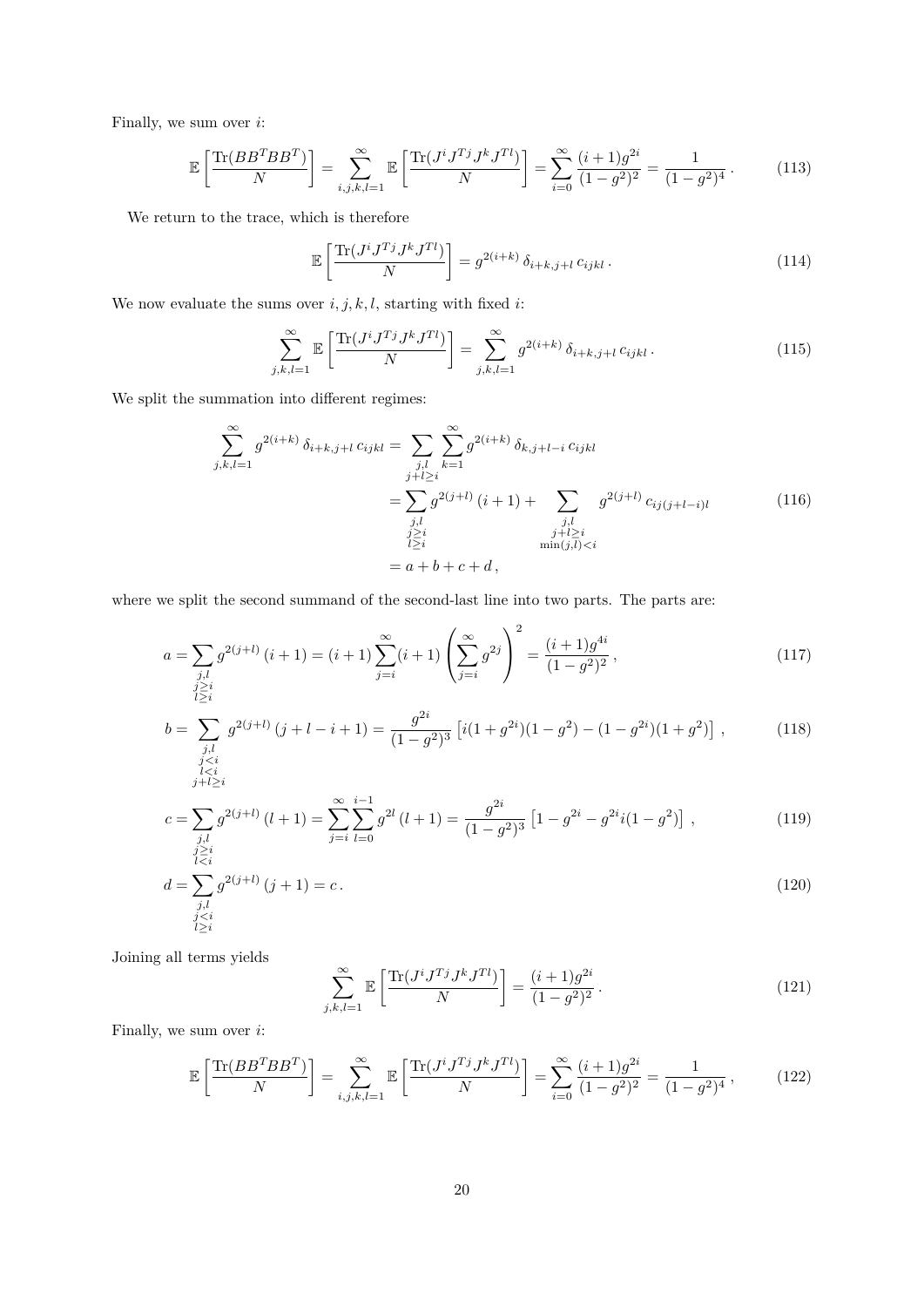

Fig. S6: Details for 2-layer LSTM model trained on a sentiment analysis task. **(a, b)** Training and validation loss and accuracy over epochs. **(c-f)** Singular values (SVs) of the input and recurrent weights in both layers.

which is the statement we wanted to prove.

# **6 Details of sentiment analysis task**

For the sentiment analysis task in the results section, we trained a 2-layer LSTM model on the Standford Sentiment Treebank with binary labels (SST-2) [\[7\]](#page-21-4). The dataset consists of sentences from movie reviews which are labeled positive or negative. Sentences have on average 20 words, and there are 6920 training and 872 validation examples. We tokenized the sentences with the scaCy tokenizer [\[3\]](#page-21-5). We further used a pretrained word embedding (GloVe,  $[6]$ ) with dimension  $N_{\text{in}} = 100$ . The word embedding was kept fixed during training.

Each LSTM layer had  $N = 256$  units. All weights and biases were initialized from the uniform distribution  $\mathcal{U}(-a, a)$ , where  $a = \sqrt{1/N}$ , except for input weights of layer 1, where  $a = \sqrt{1/N_{\text{in}}}.$  During training, all weights and biases were updated with Adam on a binary cross entropy loss, as implemented in PyTorch  $[5]$ . We set the learning rate to  $0.01/N$ , and all other parameters at their default values. We additionally applied dropout with probability 0.5 to all hidden states. We trained the model for 500 epochs, each epoch iterating over the entire data set with batches of 64 sentences.

To evaluate the performance after truncation, we separated the weights into recurrent and input weights. Because the LSTM for the four different gates are concatenated, the input weights of layer 1 have shape  $4N \times N_{\rm in}$ , all other weights have shape  $4N \times N$ . We simultaneously truncated the recurrent weights of both layers and the input weights of layer 2, i.e., all blocks with shape  $4N \times N$  This specific choice did not alter the qualitative result, namely that truncating the changes  $\Delta W$  and  $\Delta U$  at a given rank produces a much smaller decrease in performance than truncating the full weights  $W = W_0 + \Delta W$ and  $U = U_0 + \Delta U$ .

Note that we chose the learning rate to be sufficiently small so that learning dynamics were smooth. With higher learning rates and rugged loss curves, we observed that changes ∆*W* would replace the initial connectivity, and the effective rank was much higher. Further note that other hyperparameters, such as L2 regularization on the weights, may also change the picture.